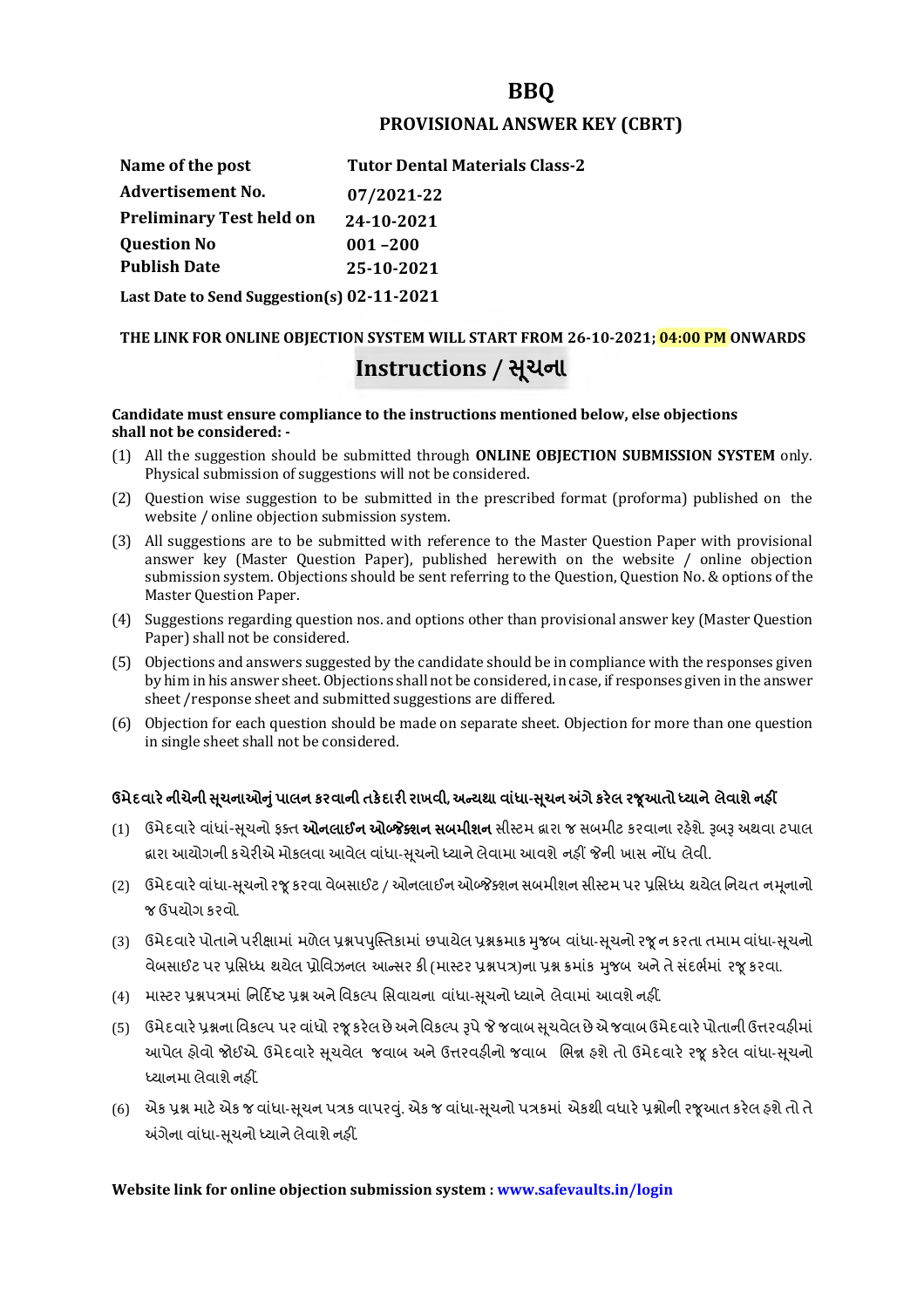| 001. | Which of the following is the safest and most reliable method of regulating the setting time<br>of gypsum products? |                                                                                           |
|------|---------------------------------------------------------------------------------------------------------------------|-------------------------------------------------------------------------------------------|
|      | (A) Altering the water/powder ratio                                                                                 |                                                                                           |
|      | (B) Speed of hand spatulation                                                                                       |                                                                                           |
|      | (C) Adding salt to the mixture                                                                                      |                                                                                           |
|      | <b>(D)</b> Controlling the temperature of water used for mixing                                                     |                                                                                           |
| 002. |                                                                                                                     | The decrease in the marginal leakage of amalgam restorations is primarily the result of   |
|      | (A) Using cavity varnish                                                                                            | (B) Water sorption                                                                        |
|      | (C) Formation of corrosion products                                                                                 | (D) Expansion of the alloy                                                                |
| 003. | Which of the following materials can be electroplated without the risk of distortion?                               |                                                                                           |
|      | (A) Polysulphide                                                                                                    | (B) Polyether                                                                             |
|      | (C) Addition silicone                                                                                               | (D) Alginate                                                                              |
| 004. | Which of the following is a characteristic feature of high copper amalgam alloy?                                    |                                                                                           |
|      | (A) Less compressive strength                                                                                       | (B) High marginal breakdown                                                               |
|      | (C) High fracture resistance                                                                                        | (D) High creep                                                                            |
| 005. | The pH of zinc phosphate cement becomes neutral in                                                                  |                                                                                           |
|      | $(A)$ 24-48 hours                                                                                                   | $(B)$ 30-60 minutes                                                                       |
|      | $(C)$ 1 week                                                                                                        | $(D)$ 4-6 hours                                                                           |
| 006. | Which of the following statements is best related to cavity varnish?                                                |                                                                                           |
|      | (A) Varnishes are synthetic resins dissolve din acetone                                                             |                                                                                           |
|      | (B) Varnishes are calcium hydroxide in a resin base                                                                 |                                                                                           |
|      | (C) Varnishes are base of zinc oxide eugenol                                                                        |                                                                                           |
|      | (D) Varnishes provide thermal insulation to the pulp                                                                |                                                                                           |
| 007. | The highest mercury concentration in amalgam restorations is found in                                               |                                                                                           |
|      | (A) The center of the restoration                                                                                   | (B) At the margins of the restoration                                                     |
|      | (C) In the deepest part of the restoration (D) None of the above                                                    |                                                                                           |
| 008. | The function of coupling agents in composite resins is to                                                           |                                                                                           |
|      | (A) Increase cross linking                                                                                          | (B) Bind the matrix together                                                              |
|      | (C) Bind the filler together                                                                                        | (D) Bind the filler to the matrix                                                         |
| 009. |                                                                                                                     | Which of the following properties would be of least importance in an impression material? |
|      | (A) Dimensional stability                                                                                           | (B) Biocompatibility                                                                      |
|      | (C) Flow                                                                                                            | (D) Adhesion                                                                              |
| 010. | Heating a gypsum bonded investment to 1000°C will result in the release of                                          |                                                                                           |
|      | (A) Silver sulphide                                                                                                 | (B) Carbon mono oxide                                                                     |
|      | (C) Hydrogen sulphide                                                                                               | (D) Sulphur dioxide                                                                       |
| 011. | Cement extensively used for attachment of orthodontic brackets to teeth is                                          |                                                                                           |
|      | (A) Glass ionomer cement                                                                                            | (B) Zinc phosphate cement                                                                 |
|      | (C) Resin cement                                                                                                    | <b>D</b> ) Zinc polycarboxylate cement                                                    |
|      |                                                                                                                     |                                                                                           |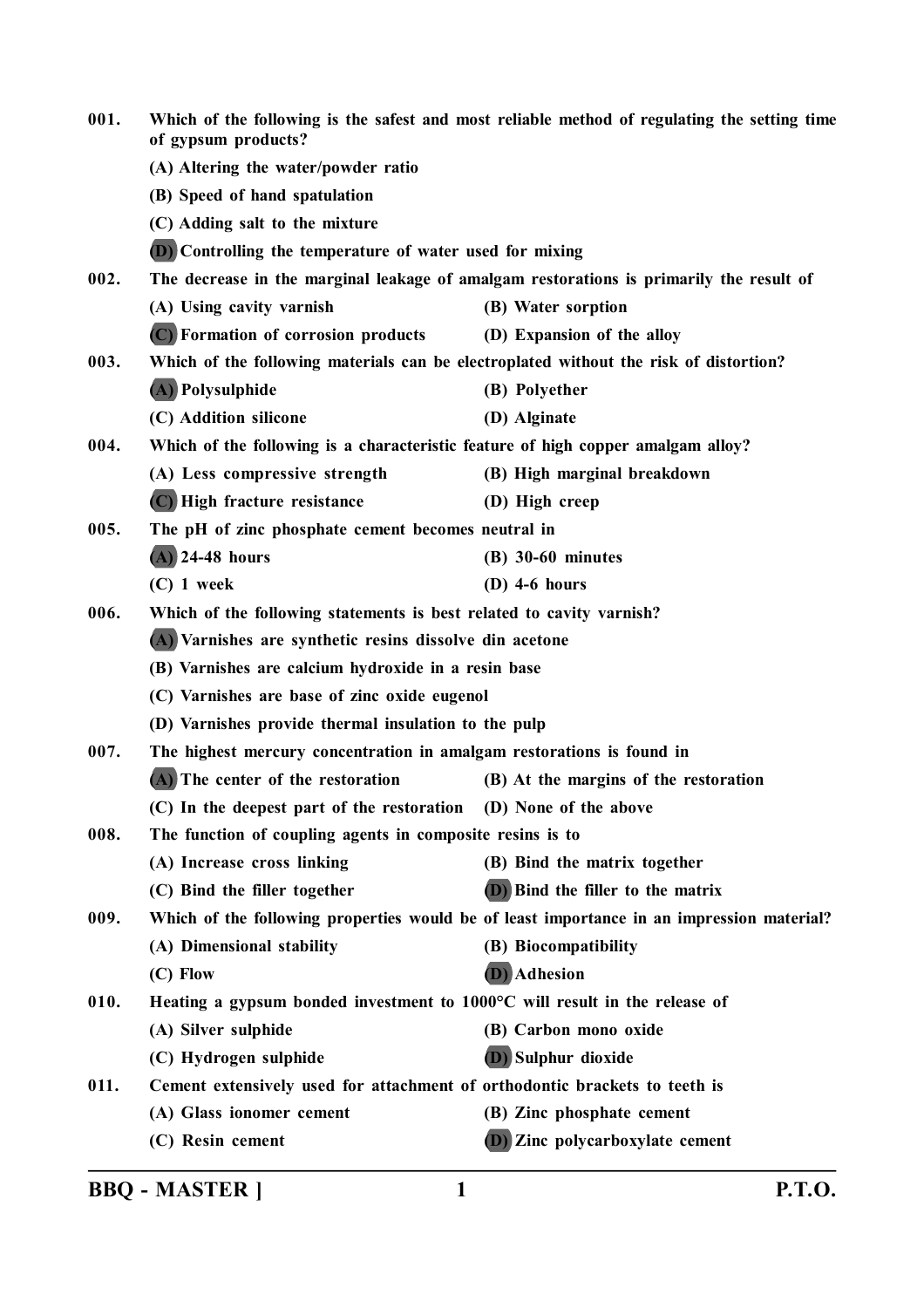| 012. | Activating compound for visible light curing resin is                       |                                                                                             |
|------|-----------------------------------------------------------------------------|---------------------------------------------------------------------------------------------|
|      | (A) Hydroquinone                                                            | (B) Ubiquinone                                                                              |
|      | (C) Camphoroquinone                                                         | (D) Benzoyl methyl ether                                                                    |
| 013. | In light cure system the wavelength of radiation is in excess of            |                                                                                             |
|      | $(A)$ 100 nm                                                                | (B) 200 nm                                                                                  |
|      | $(C)$ 300 nm                                                                | $(D)$ 400 nm                                                                                |
| 014. | Which of the following resins can be classified as thermosetting?           |                                                                                             |
|      | (A) Polystyrene                                                             | (B) Vinyl resin                                                                             |
|      | (C) Epoxy resin                                                             | (D) None of the above                                                                       |
| 015. | called                                                                      | During the setting of gypsum, the mass thickens and then hardens into needle like clusters  |
|      | (A) Spicules                                                                | (B) Crystallites                                                                            |
|      | (C) Spherulites                                                             | (D) Micelles                                                                                |
| 016. | Which of the following colloidal solutions can be termed aerosol?           |                                                                                             |
|      | (A) Liquid in solid                                                         | (B) Gas in liquid                                                                           |
|      | $(C)$ Liquid in air                                                         | (D) Solid in liquid                                                                         |
| 017. | The firing temperature of high fusing porcelain lies in the range of        |                                                                                             |
|      | (A) $1600 - 1950$ °F                                                        | (B) $2000 - 3400$ °F                                                                        |
|      | $(C)$ 2350 - 2500°F                                                         | (D) $1000 - 1500$ °F                                                                        |
| 018. | Dicor is                                                                    |                                                                                             |
|      | (A) Castable ceramic                                                        |                                                                                             |
|      | (B) Ceramic material with minimum porosity and excellent esthetics          |                                                                                             |
|      | (C) A type of composite resin with minimum porosity and excellent esthetics |                                                                                             |
|      | (D) A type of synthetic resin                                               |                                                                                             |
| 019. | translucency and is non-irritating to the pulp?                             | Which of the following cements bonds to tooth structure, is anticariogenic, has a degree of |
|      | (A) Polycarboxylate cement                                                  | (B) Resin cement                                                                            |
|      | (C) Glass ionomer cement                                                    | (D) Silicate cement                                                                         |
| 020. | Creep value is the highest in                                               |                                                                                             |
|      | (A) High copper amalgam                                                     | (B) Admixed amalgam                                                                         |
|      | (C) Low copper amalgam                                                      | (D) It is the same in all                                                                   |
| 021. |                                                                             | Which of the following is used for pickling of casting done with gypsum bonded investments? |
|      | (A) Hydrochloric acid                                                       | (B) Phosphoric acid                                                                         |
|      | (C) Sulphuric acid                                                          | (D) Hydrogen peroxide                                                                       |
| 022. |                                                                             | What is the purpose of adding ortho-ethoxy benzoic acid to zinc oxide eugenol cement?       |
|      | (A) To improve the ease of manipulation                                     | (B) To render the cement light curable                                                      |
|      | (C) To improve the compressive strength (D) To improve the tensile strength |                                                                                             |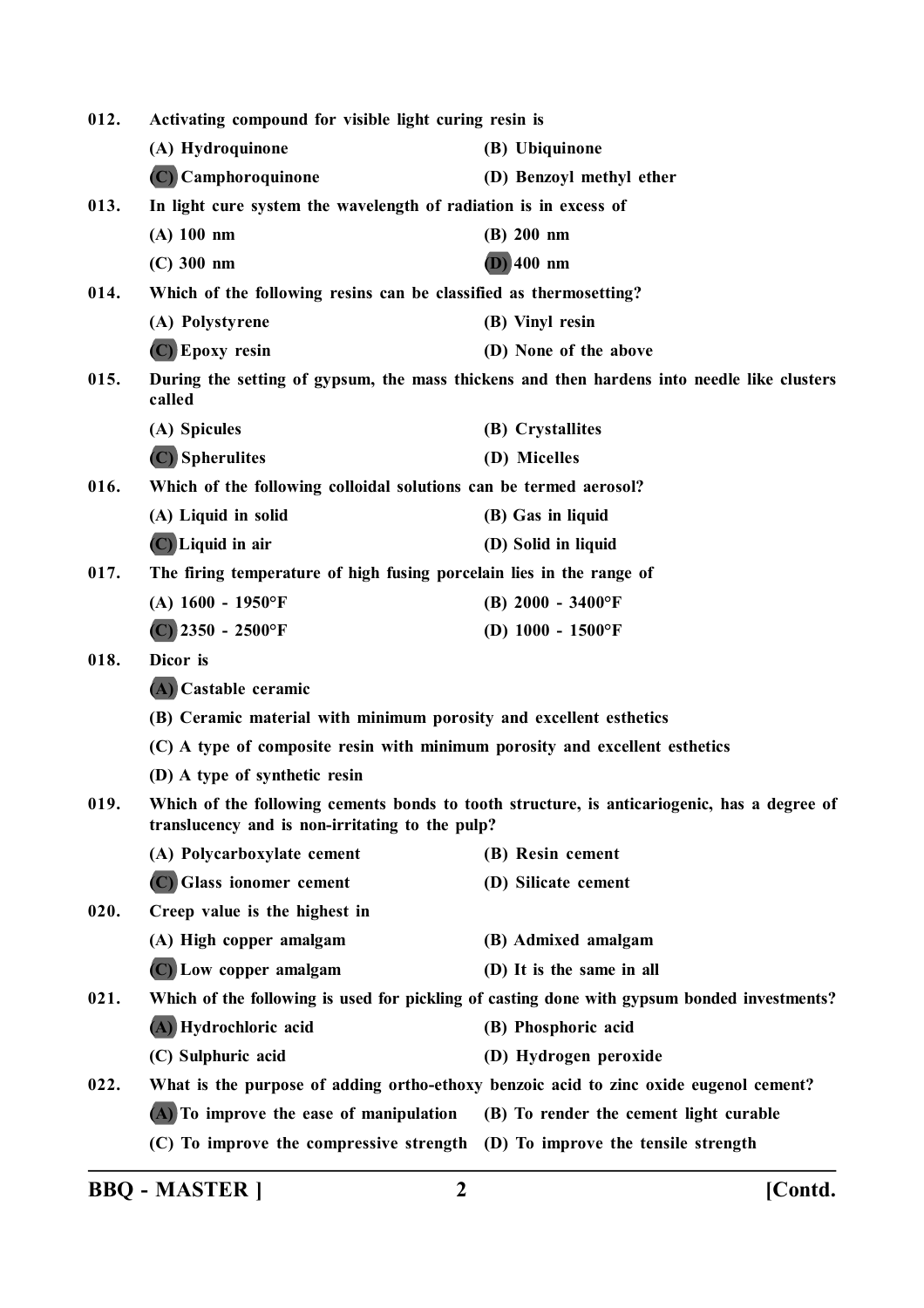| 023. | What is the function of feldspar in dental porcelain?                                    |                                                                                 |
|------|------------------------------------------------------------------------------------------|---------------------------------------------------------------------------------|
|      | (A) To form a glass phase that is able to soften and flow slightly at firing temperature |                                                                                 |
|      | (B) To prevent cracking of porcelain                                                     |                                                                                 |
|      | (C) To decrease the viscosity of porcelain                                               |                                                                                 |
|      | (D) To form a carbon layer that flows during the firing temperature                      |                                                                                 |
| 024. | Which of the following is true regarding alginate impression material?                   |                                                                                 |
|      | (A) Sodium phosphate acts as an accelerator                                              |                                                                                 |
|      | (B) The set material is a hydrocolloid gel                                               |                                                                                 |
|      | (C) The impression is stored in water to prevent imbibition                              |                                                                                 |
|      | (D) The impression should be poured after 1 hour                                         |                                                                                 |
| 025. | In heat cure denture base acrylic resin, the monomer is?                                 |                                                                                 |
|      | (A) Methacrylate                                                                         | (B) Ethyl methyl methacrylate                                                   |
|      | (C) Poly methyl methacrylate                                                             | (D) Methyl ethyl methacrylate                                                   |
| 026. | Which of the following statements is true regarding base metal alloys?                   |                                                                                 |
|      | (A) The casting shrinkage of base metal alloys is less than that of gold alloys          |                                                                                 |
|      | (B) Chromium added to base metal alloys acts as a solid solution hardener                |                                                                                 |
|      | (C) Cobalt provides flexibility to base metal alloys                                     |                                                                                 |
|      | (D) Manganese and silicone act as accelerators in base metal alloys                      |                                                                                 |
| 027. | Which of the following abrasives have maximum hardness?                                  |                                                                                 |
|      | (A) Sand                                                                                 | (B) Emery                                                                       |
|      | (C) Boron carbide                                                                        | (D) Silicon carbide                                                             |
| 028. | What must be added to steel to make it stainless steel?                                  |                                                                                 |
|      | $(A)$ Carbon less than $1.2\%$                                                           | (B) Chromium 12 - 30%                                                           |
|      | $(C)$ Chromium oxide $3 - 20\%$                                                          | (D) Fluoride $2 - 3\%$                                                          |
| 029. | VLC resins are also known as                                                             |                                                                                 |
|      | (A) Microwave activated resins                                                           | (B) Light cure resins                                                           |
|      | (C) Heat cure resins                                                                     | (D) Tertiary amine activated resins                                             |
| 030. | The most common coupling agent in composite resins is                                    |                                                                                 |
|      | (A) Paraben                                                                              | (B) Chelane                                                                     |
|      | (C) Silane                                                                               | (D) Ligane                                                                      |
| 031. | methacrylate as denture base resins are poor                                             | Along with polymerization shrinkage, one other major disadvantage of polymethyl |
|      | (A) Esthetic properties                                                                  | (B) Mechanical properties                                                       |
|      | (C) Biological properties                                                                | <b>(D)</b> Thermal properties                                                   |
| 032. | The most commonly used laser for curing composite resin is                               |                                                                                 |
|      | (A) ER: YAG                                                                              | (B) Nd: YAG                                                                     |
|      | (C) Argon                                                                                | (D) CO <sub>2</sub>                                                             |
| 033. | The principal hardener in noble metal casting alloys is                                  |                                                                                 |
|      | $(A)$ Iron                                                                               | (B) Silver                                                                      |
|      | (C) Copper                                                                               | (D) Platinum                                                                    |
|      |                                                                                          |                                                                                 |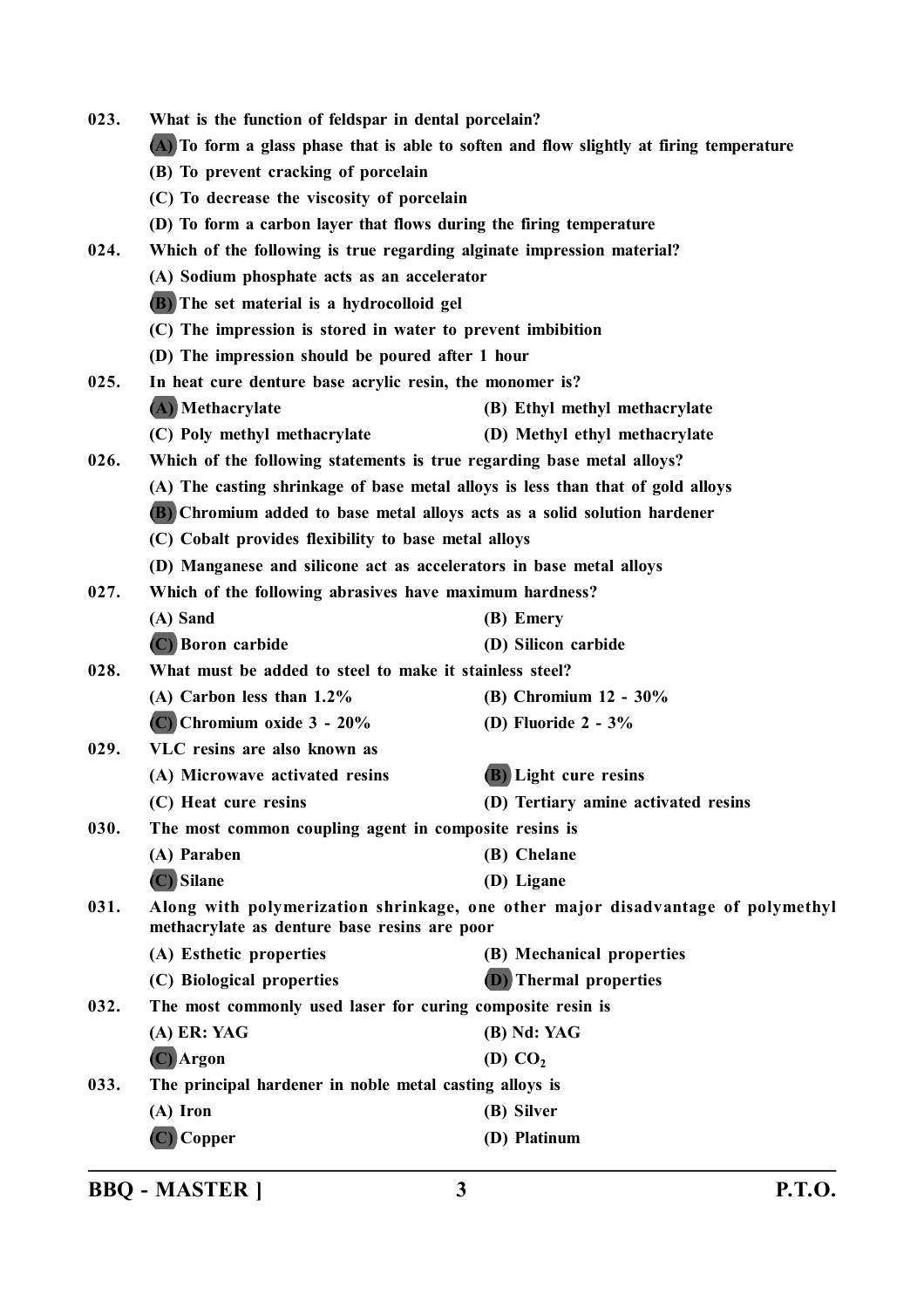| 034. | A compressive stress is always accompanied by                                    |                             |
|------|----------------------------------------------------------------------------------|-----------------------------|
|      | (A) Compressive strain                                                           | (B) Elastic strain          |
|      | (C) Shear strain                                                                 | (D) Tensile strain          |
| 035. | When softening impression compound in a water bath, manual kneading is done to   |                             |
|      | (A) Remove incorporated water                                                    |                             |
|      | (B) Prevent the leaching out of plasticizer                                      |                             |
|      | (C) Increase flow                                                                |                             |
|      | (D) Obtain uniform plasticity throughout the mass                                |                             |
| 036. | In noble metal casting alloys, platinum can be substituted by                    |                             |
|      | (A) Carbon                                                                       | (B) Gallium                 |
|      | (C) Nickel                                                                       | (D) Palladium               |
| 037. | The primary corrosion products of amalgam are                                    |                             |
|      | (A) Silver chloride or fluoride                                                  | (B) Copper sulphate         |
|      | (C) Oxides and chlorides of tin                                                  | (D) Zinc and silver dioxide |
| 038. | Which of the following hardness tests uses a hardened steel ball indenting tool? |                             |
|      | (A) Vicker's hardness test                                                       | (B) Knoop hardness test     |
|      | (C) Brinell Hardness test                                                        | (D) Rockwell hardness test  |
| 039. | The green strength of a gypsum product refers to its                             |                             |
|      | (A) Wet strength                                                                 | (B) Actual strength         |
|      | (C) Apparent strength                                                            | (D) Dry strength            |
| 040. | The sprue should be attached to the wax pattern                                  |                             |
|      | (A) On a flat surface                                                            | (B) At the thinnest point   |
|      | $(C)$ At the point of greatest bulk                                              | (D) At any proximal surface |
| 041. | The film thickness for a luting cement should not be greater than                |                             |
|      | $(A)$ 100 $\mu$ m                                                                | (B) 1.5 $\mu$ m             |
|      | $(C)$ 25 µm                                                                      | (D) $500 \mu m$             |
| 042. | In PFM restorations, porcelain bonds to metal by?                                |                             |
|      | (A) Mechanical bonding                                                           | (B) Chemical bonding        |
|      | (C) Compressive bonding                                                          | (D) All of the above        |
| 043. | An alloy is a solid mixture of                                                   |                             |
|      | (A) Two or more metals                                                           |                             |
|      | (B) Two or more metals one of which is mercury                                   |                             |
|      | (C) Two or more metals one of which is amalgam                                   |                             |
|      | (D) Three or more metals one of which is gold                                    |                             |
| 044. | Methyl methacrylate denture base resins contain all of the following except      |                             |
|      | (A) Dibutyl phthalate                                                            | (B) Glycol dimethacrylate   |
|      | (C) Benzoyl peroxide                                                             | <b>(D)</b> Sodium silicate  |

**BBQ - MASTER ] 4 [Contd.**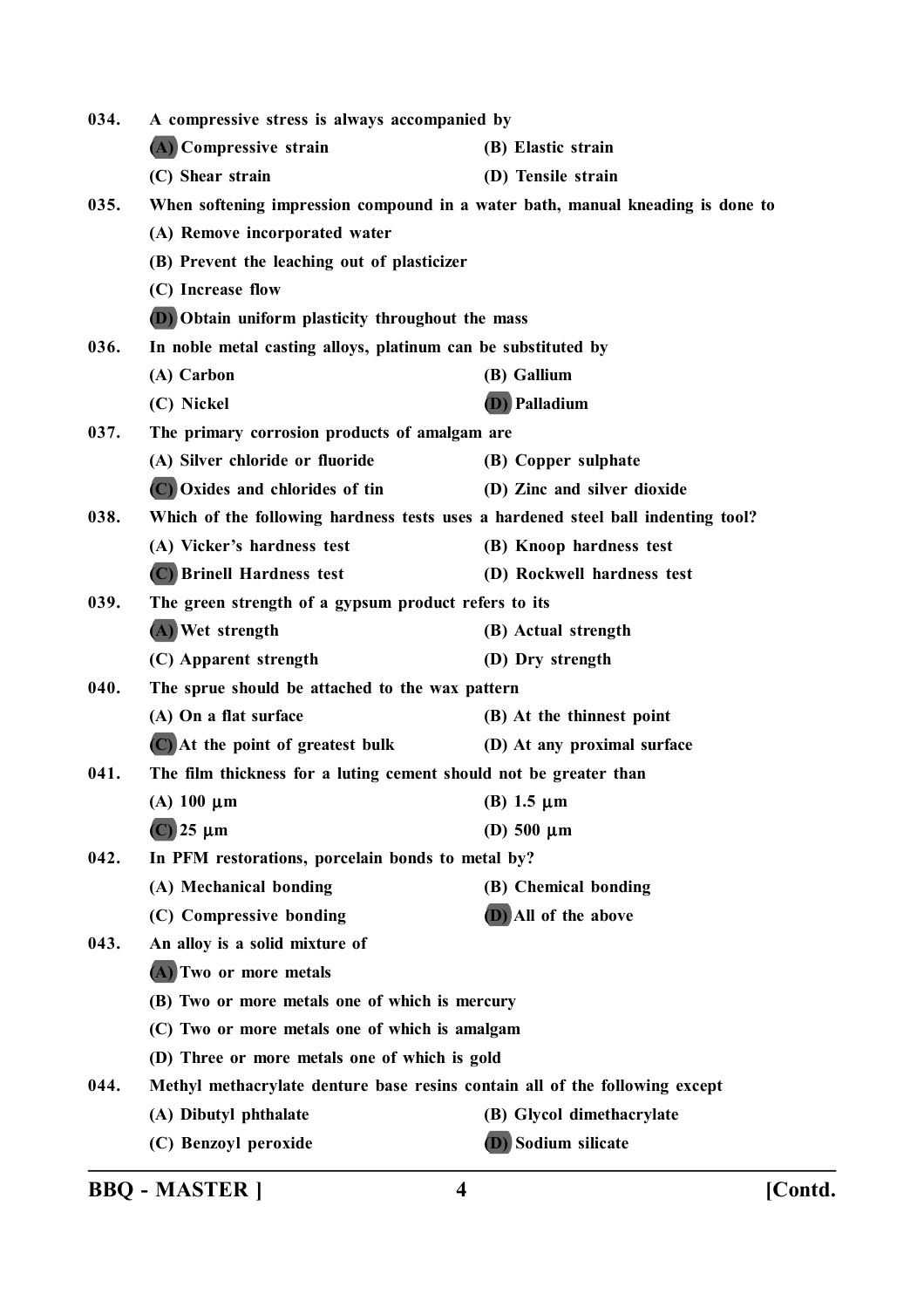| 045. | After casting, the gypsum mold is quenched in water when the button emits a          |                                                                                           |
|------|--------------------------------------------------------------------------------------|-------------------------------------------------------------------------------------------|
|      | (A) Dull red glow                                                                    | (B) Cherry red glow                                                                       |
|      | (C) Light orange glow                                                                | (D) Dull grey glow                                                                        |
| 046. | called                                                                               | The technique in which acrylic resin is softened and placed in flasks under pressure is   |
|      | (A) Injection molding technique                                                      | (B) Fluid resin technique                                                                 |
|      | (C) Pressure technique                                                               | <b>(D)</b> Compression molding technique                                                  |
| 047. | The ingredient added to inlay wax to improve its smoothness during molding is        |                                                                                           |
|      | (A) Paraffin wax                                                                     | (B) Gum dammar                                                                            |
|      | (C) Carnauba wax                                                                     | (D) Candelilla wax                                                                        |
| 048. | The phosphate investment attached to base metal alloy castings is removed by         |                                                                                           |
|      | (A) Grinding with a bur or stone                                                     | (B) Dipping in cold hydrofluoric acid                                                     |
|      | (C) Heating in hydrochloric or sulfuric acid (D) Sand blasting                       |                                                                                           |
| 049. | at a temperature of                                                                  | During impression making, the impression compound should be placed in the patient's mouth |
|      | (A) $75 - 80$ °C                                                                     | (B) 37 $\degree$ C                                                                        |
|      | $(C)$ 45 - 50 °C                                                                     | (D) 100.4 $^{\circ}$ C                                                                    |
| 050. | Sometimes a die larger than the prepared tooth is desired in order to compensate for |                                                                                           |
|      | (A) Dimensional change of the impression (B) Distortion of the wax pattern           |                                                                                           |
|      | (C) Expansion of the mold                                                            | <b>(D)</b> Casting shrinkage of the alloy                                                 |
| 051. | The proportional limit may be described as                                           |                                                                                           |
|      | (A) The maximum stress in a structure                                                |                                                                                           |
|      | (B) The maximum force causing a structure to break                                   |                                                                                           |
|      | (C) The maximum stress that can be induced without permanent deformation             |                                                                                           |
|      | (D) The maximum elongation under tension that can be measured before failure         |                                                                                           |
| 052. | All of the following statements about Alginate are true EXCEPT                       |                                                                                           |
|      | (A) It should be rapidly removed from the mouth                                      |                                                                                           |
|      | (B) It may exhibit fluid exudates on the surface as a result of imbibition of water  |                                                                                           |
|      | (C) It will take up water and expand on immersion                                    |                                                                                           |
|      | (D) It will shrink as a result of syneresis                                          |                                                                                           |
| 053. | Modulus of elasticity may be defined as:                                             |                                                                                           |
|      | (A) The stress at the proportional limit                                             |                                                                                           |
|      | (B) The strain at the proportional; limit                                            |                                                                                           |
|      | (C) The stress: strain ratio within the proportional limit                           |                                                                                           |
|      | (D) None of the above                                                                |                                                                                           |
| 054. | Hysteresis in a hydrocolloid gel is                                                  |                                                                                           |
|      | (A) Moisture absorption                                                              |                                                                                           |
|      | (B) Temperature lag between gelation and liquefaction temperature                    |                                                                                           |
|      | (C) Phenomenon of conversion of gel to sol                                           |                                                                                           |
|      | (D) All of the above                                                                 |                                                                                           |
|      |                                                                                      |                                                                                           |

**BBQ - MASTER ] 5 P.T.O.**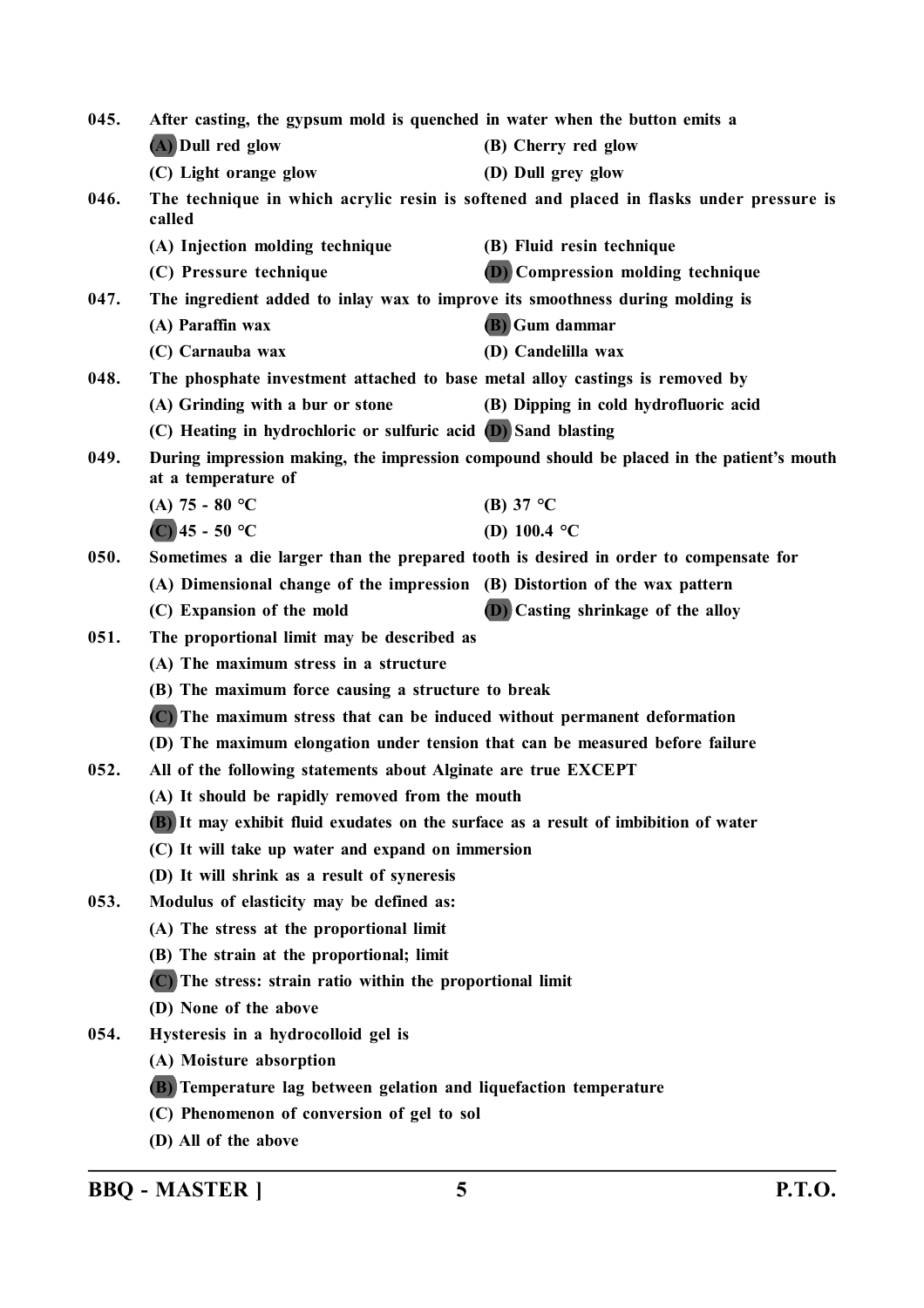| 055. | a terminal                                                                     | The base paste of condensation silicone has a low molecular weight dimethyl siloxane with |
|------|--------------------------------------------------------------------------------|-------------------------------------------------------------------------------------------|
|      | (A) Mercaptan group                                                            | (B) Silane group                                                                          |
|      | (C) Hydroxyl group                                                             | <b>D</b> ) Vinyl group                                                                    |
| 056. | All of the following statements about base metal alloys are true EXCEPT        |                                                                                           |
|      | (A) They have a modulus of elasticity twice that of the gold alloys            |                                                                                           |
|      | (B) They are more rigid than gold alloys                                       |                                                                                           |
|      | (C) They have more ductility than gold alloys                                  |                                                                                           |
|      | <b>(D)</b> They have a lower proportional limit than gold alloys               |                                                                                           |
| 057. | The impression material with the least dimensional change upon disinfection is |                                                                                           |
|      | $(A)$ Agar                                                                     | (B) Polysulfide                                                                           |
|      | (C) Polyether                                                                  | <b>(D)</b> Addition silicone                                                              |
| 058. | Addition of large amounts of platinum to a casting gold alloy will             |                                                                                           |
|      | (A) Decrease its strength and ability to be hardened                           |                                                                                           |
|      | (B) Decrease its tarnish resistance                                            |                                                                                           |
|      | (C) Increase its fusion temperature                                            |                                                                                           |
|      | (D) Redden the alloy                                                           |                                                                                           |
| 059. |                                                                                | The pattern for the metal framework of a removable partial denture is fabricated from     |
|      | (A) Type II inlay wax                                                          | (B) Boxing wax                                                                            |
|      | (C) Casting wax                                                                | (D) Modelling wax                                                                         |
| 060. | The main form of iron carbide found in 18-8 stainless steel is                 |                                                                                           |
|      | (A) Martensite                                                                 | (B) Ferrite                                                                               |
|      | (C) Austenite                                                                  | (D) Pearlite                                                                              |
| 061. | Flux is used during casting to                                                 |                                                                                           |
|      | (A) Remove the oxides formed on the gold alloy                                 |                                                                                           |
|      | (B) Lower the melting point                                                    |                                                                                           |
|      | (C) Replace casting wax                                                        |                                                                                           |
|      | (D) Speed the burnout process                                                  |                                                                                           |
| 062. | Niti alloys have                                                               |                                                                                           |
|      | (A) Hyper rigidity                                                             | (B) Corrosion resistance                                                                  |
|      | (C) Shape memory                                                               | (D) Weldable properties                                                                   |
| 063. | by                                                                             | The wax pattern should be invested immediately to decrease the dimensional changes caused |
|      | (A) Decrease of flow                                                           | (B) Continuous expansion                                                                  |
|      | (C) Water loss                                                                 | (D) Relaxation of internal stresses                                                       |
| 064. | The hardness number which does not depend on the ductility of metal is         |                                                                                           |
|      | $(A)$ KHN                                                                      | (B) VHN                                                                                   |
|      | $(C)$ RHN                                                                      | (D) BHN                                                                                   |
|      |                                                                                |                                                                                           |

**BBQ - MASTER ] 6 [Contd.**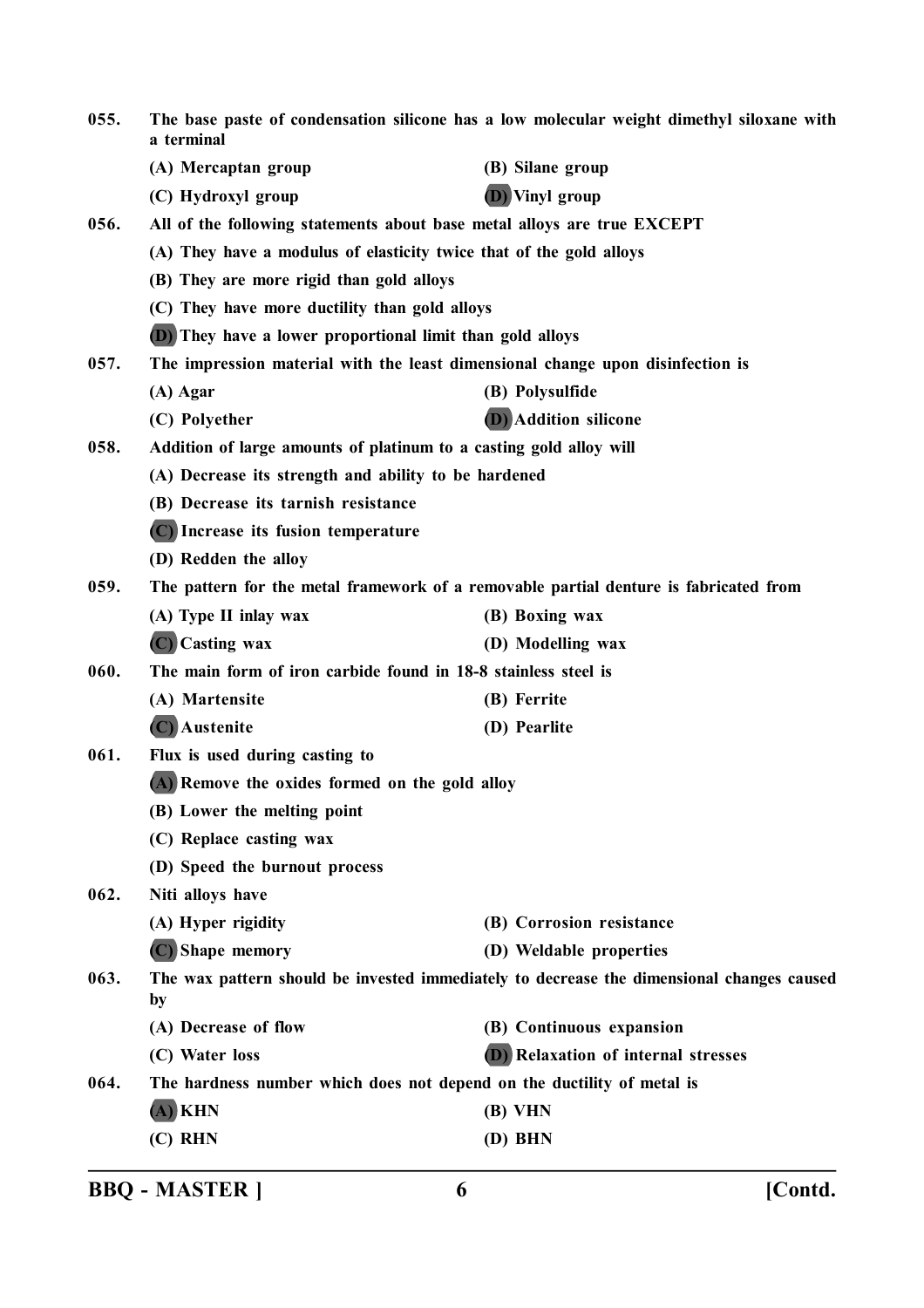| 065.<br>When a solid gets wet completely the contact angle is |                                                                                |                                                                                                                                                                                      |
|---------------------------------------------------------------|--------------------------------------------------------------------------------|--------------------------------------------------------------------------------------------------------------------------------------------------------------------------------------|
|                                                               | $(A)$ 90 $^{\circ}$                                                            | $\mathbf{B}$ ) 0°                                                                                                                                                                    |
|                                                               | $(C)$ 0 - 90 $^{\circ}$                                                        | $(D) > 90^{\circ}$                                                                                                                                                                   |
| 066.                                                          | The pH of polycarboxylate liquid is                                            |                                                                                                                                                                                      |
|                                                               | $(A)$ 5                                                                        | $(B)$ 7                                                                                                                                                                              |
|                                                               | $(C)$ 8                                                                        | $(D)$ 1.7                                                                                                                                                                            |
| 067.                                                          | The etchant is preferred in gel form than liquid form for                      |                                                                                                                                                                                      |
|                                                               | (A) Better control over placement                                              |                                                                                                                                                                                      |
|                                                               | (B) To enhance the concentration of acid                                       |                                                                                                                                                                                      |
|                                                               | (C) To help in visualization during placement                                  |                                                                                                                                                                                      |
|                                                               | (D) None of the above                                                          |                                                                                                                                                                                      |
| 068.                                                          | form free radicals?                                                            | During the polymerization of acrylic resin, above what temperature does benzoyl peroxide                                                                                             |
|                                                               | (A) $25^{\circ}$ C                                                             | (B) $37^{\circ}$ C                                                                                                                                                                   |
|                                                               | $(C)$ 50°C                                                                     | $(D)$ 60°C                                                                                                                                                                           |
| 069.                                                          | The residual monomer content of chemically activated resins is                 |                                                                                                                                                                                      |
|                                                               | (A) $0.2\%$ to $0.5\%$                                                         | $(B)$ 2% to 5%                                                                                                                                                                       |
|                                                               | (C) $0.3\%$ to $0.5\%$                                                         | (D) $3\%$ to $5\%$                                                                                                                                                                   |
| 070.                                                          |                                                                                | The process in which two or more chemically different monomers, each with some desirable<br>property, can be combined to yield specific physical properties of a polymer is known as |
|                                                               | (A) Step-growth polymerization                                                 | (B) Addition polymerization                                                                                                                                                          |
|                                                               | (C) Copolymerization                                                           | <b>(D)</b> Condensation polymerization                                                                                                                                               |
| 071.                                                          | Which of the following is used as filler in composite resins?                  |                                                                                                                                                                                      |
|                                                               | (A) Quartz                                                                     | (B) Silicates                                                                                                                                                                        |
|                                                               | (C) Zinc Particles                                                             | (D) Aluminum                                                                                                                                                                         |
| 072.                                                          | The best material for duplication of cast is                                   |                                                                                                                                                                                      |
|                                                               | (A) Alginate                                                                   | (B) Agar agar                                                                                                                                                                        |
|                                                               | (C) Polysulfide                                                                | (D) Plaster of Paris                                                                                                                                                                 |
| 073.                                                          | Palladium is added to polyvinyl siloxane to                                    |                                                                                                                                                                                      |
|                                                               | (A) Help as a surfactant                                                       | (B) Act as a scavenger                                                                                                                                                               |
|                                                               | (C) Act as a plasticizer                                                       | (D) Act as a catalyst                                                                                                                                                                |
| 074.                                                          | The impression material used to record the prepared areas on abutment teeth is |                                                                                                                                                                                      |
|                                                               | (A) High viscosity elastomeric impression material                             |                                                                                                                                                                                      |
|                                                               | (B) Medium viscosity elastomeric impression material                           |                                                                                                                                                                                      |
|                                                               | (C) Low viscosity elastomeric impression material                              |                                                                                                                                                                                      |
|                                                               | (D) None of the above                                                          |                                                                                                                                                                                      |
| 075.                                                          | Vulcanization refers to the setting of                                         |                                                                                                                                                                                      |
|                                                               | (A) Reversible hydrocolloid                                                    | (B) Mercaptan impression material                                                                                                                                                    |
|                                                               | (C) Zinc oxide eugenol                                                         | (D) Zinc phosphate                                                                                                                                                                   |

**BBQ - MASTER ] 7 P.T.O.**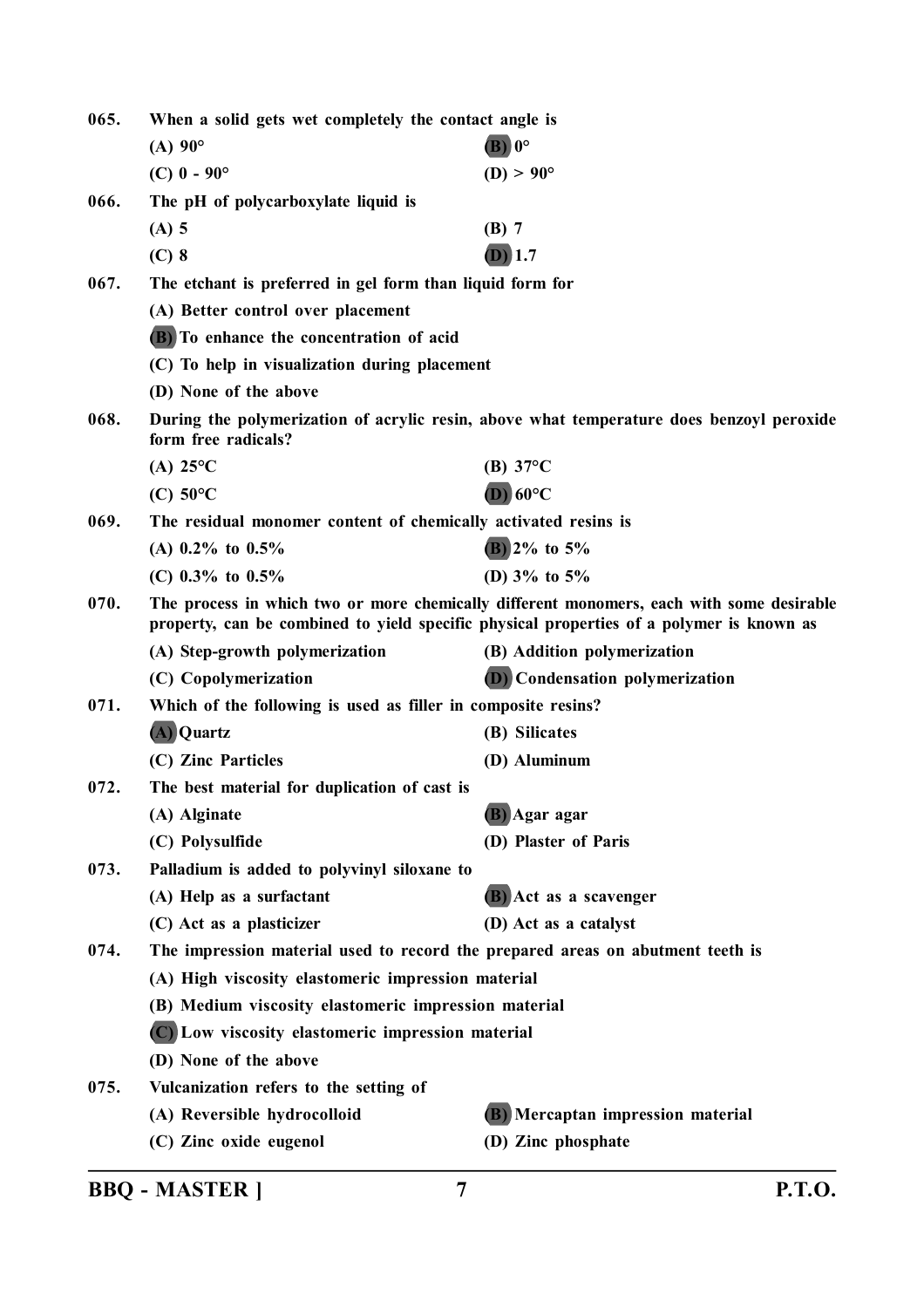**076. The impression for a diagnostic cast of a partial edentulous mouth should be made with (A) Alginate (B) Impression compound (C) Hydrocal (D) Impression wax 077. Property of the material which describes resistance to abrasion is (A) Yield strength (B) Modulus of elasticity (C) Hardness (D) None of the above 078. A material behaves in certain ways above and below the proportional limit on a stress strain curve, which of the following is correct? (A) Above the proportional limit a material function in a plastic manner, while below the proportional limit it behaves as an elastic (B) Above the proportional limit a material function in an elastic manner, while below the proportional limit it behaves as plastic (C) Either (A) or (B) (D) Neither (A) nor (B) 079. An alloy in which the atoms of the two metals intermingle randomly in a common space lattice, and the metals are soluble in each other in the solid state is known as (A) Intermetallic compound (B) Eutectic alloy (C) Solid solution (D) Peritectic alloy 080. Strain hardening of a metal would result in an increase in its (A) Elastic modulus (B) Ductility (C) Resistance to corrosion (D) Strength 081. Fillers are added in composite resin to (A) Inhibit deformation of the matrix (B) Reduce the coefficient of thermal expansion of the resin matrix (C) Both (A) and (B) (D) None of the above 082. Zinc oxide eugenol paste can be used for making inter-occlusal record because (A) Can be easily removed from undercuts (B) Offers no resistance to the closing of mandible (C) Records surface detail better (D) Requires less time to set 083. Chemical tempering in porcelains is done to interrupt crack propagation by (A) Transformation toughening (B) Dispersion of crystalline phase (C) Inducing residual compressive strength (D) All of the above 084. The opacity in ceramics is achieved by adding (A) Boric oxide (B) Copper oxide (C) Silica (D) Titanium oxide**

**BBQ - MASTER ] 8 [Contd.**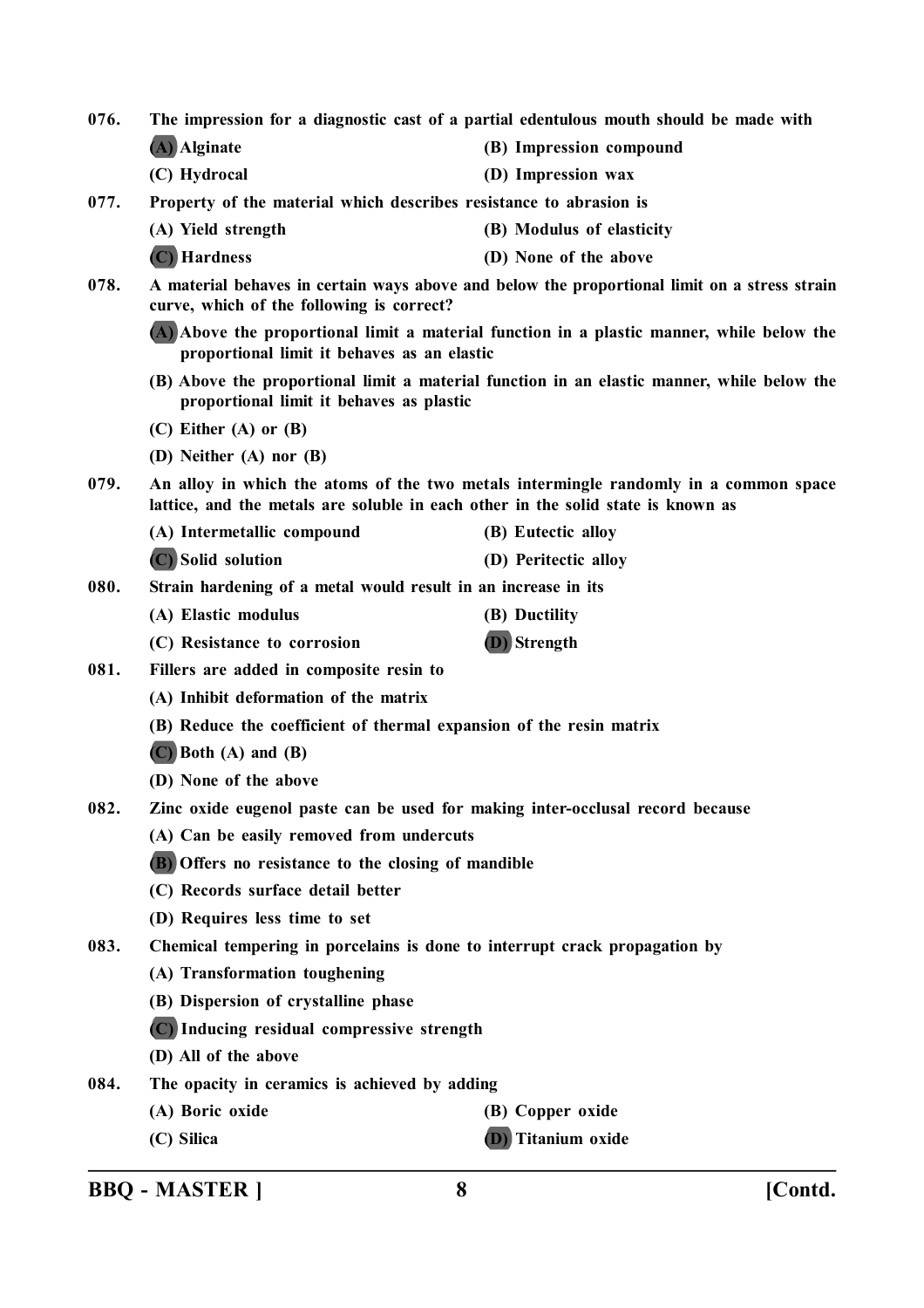| 085. | All of the following are inorganic phases used in composite resin EXCEPT         |                                                                                              |
|------|----------------------------------------------------------------------------------|----------------------------------------------------------------------------------------------|
|      | (A) Quartz                                                                       | (B) Borosilicate                                                                             |
|      | (C) Lithium aluminum silicate                                                    | (D) Bis GMA resin                                                                            |
| 086. | Glass ionomer cements are primarily used for                                     |                                                                                              |
|      | (A) Temporary restorations                                                       | (B) For pulp capping                                                                         |
|      | (C) For restoring eroded areas                                                   | (D) For high strength bases                                                                  |
| 087. | When cristobalite is heated to $300^{\circ}$ C, it                               |                                                                                              |
|      | (A) Exhibits slight shrinkage                                                    | (B) Changes from beta to alpha form                                                          |
|      | (C) Decreases in density                                                         | (D) Inverts from a high form to a low form                                                   |
| 088. | To prevent porosity in porcelain it should be baked                              |                                                                                              |
|      | (A) Under pressure                                                               | (B) For a long time                                                                          |
|      | $(C)$ In vacuum                                                                  | (D) None of the above                                                                        |
| 089. | Condensation shrinkage of porcelain during firing depends on                     |                                                                                              |
|      | (A) Rate of arriving at firing temperature                                       | (B) Uniformity of particle size                                                              |
|      | (C) Type of investment used                                                      | (D) Shape and size of particle                                                               |
| 090. | Phenomenon in which porcelain appears different under varying light condition is |                                                                                              |
|      | (A) Translucency                                                                 | (B) Refractive optics                                                                        |
|      | (C) Opacification                                                                | (D) Metamerism                                                                               |
| 091. | is.                                                                              | The first manifestation that plaster has deteriorated from storage in a humid environment    |
|      | (A) Decrease in hardness                                                         | (B) Decrease in setting time                                                                 |
|      | (C) An increase in porosity                                                      | (D) A change in color                                                                        |
| 092. | that simulate the clinical use of the material are termed as                     | Biological tests in which the material is evaluated in experimental animals under conditions |
|      | (A) Level I test                                                                 | (B) Level II tests                                                                           |
|      | (C) Level III tests                                                              | (D) Level IV tests                                                                           |
| 093. | The powder of polycarboxylate cement contains all of the following EXCEPT        |                                                                                              |
|      | (A) Zinc oxide                                                                   | (B) Magnesium oxide                                                                          |
|      | (C) Potash alum                                                                  | <b>D</b> ) Polyacrylic acid                                                                  |
| 094. | The main prerequisite of die stone is                                            |                                                                                              |
|      | (A) Low porosity                                                                 | (B) Low setting expansion                                                                    |
|      | (C) High strength                                                                | (D) Low flow                                                                                 |
| 095. | The casting ring may be lined with asbestos to                                   |                                                                                              |
|      | (A) Allow for mold expansion                                                     |                                                                                              |
|      | (B) Prevent cracking of the mold                                                 |                                                                                              |
|      | (C) Reduce the amount of investment required for casting                         |                                                                                              |
|      | (D) None of the above                                                            |                                                                                              |
| 096. | Which of the following forms of iron are soft and ductile?                       |                                                                                              |
|      | (A) Cementite and martensite                                                     | (B) Martensite and ferrite                                                                   |
|      | (C) Ferrite and austenite                                                        | (D) Austenite and cementite                                                                  |

**BBQ - MASTER ] 9 P.T.O.**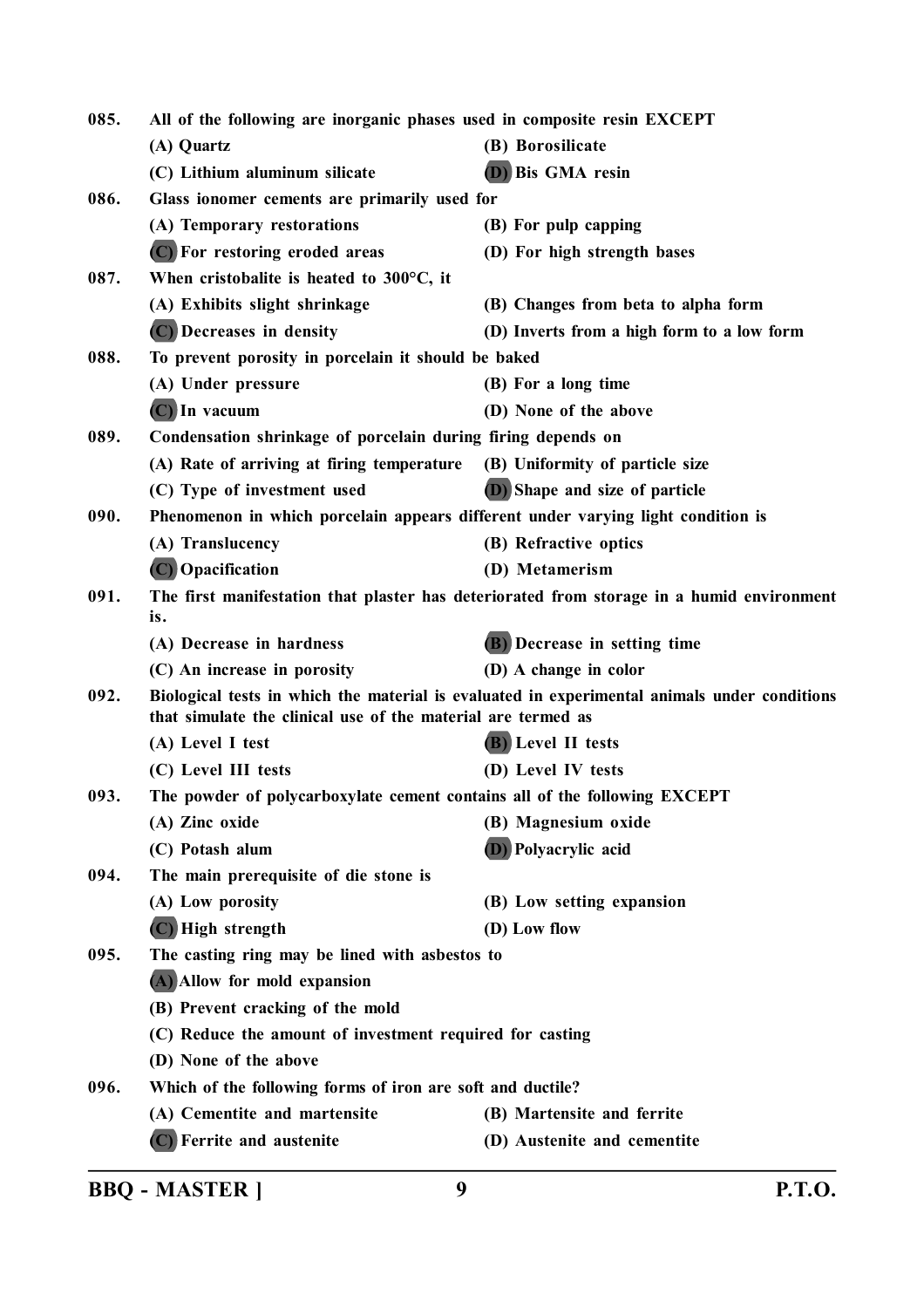| The mold cavity is packed with heat cure acrylic resin in<br>097. |                                                                                |                                                                                      |
|-------------------------------------------------------------------|--------------------------------------------------------------------------------|--------------------------------------------------------------------------------------|
|                                                                   | (A) Rubbery stage                                                              | (B) Wet sand stage                                                                   |
|                                                                   | (C) Dough stage                                                                | (D) Stringy stage                                                                    |
| 098.                                                              | The Young's modulus of a material is indicative of                             |                                                                                      |
|                                                                   | (A) Rigidity                                                                   | (B) Resilience                                                                       |
|                                                                   | (C) Abrasion resistance                                                        | (D) Malleability                                                                     |
| 099.                                                              | During casting procedure, subsurface porosity can be controlled by             |                                                                                      |
|                                                                   | (A) Mold temperature                                                           |                                                                                      |
|                                                                   | (B) Sprue length                                                               |                                                                                      |
|                                                                   | (C) Rate at which the molten metal enters the mold                             |                                                                                      |
|                                                                   | (D) Melt temperature                                                           |                                                                                      |
| 100.                                                              | A potentially toxic element in base metal alloys is                            |                                                                                      |
|                                                                   | (A) Molybdenum                                                                 | <b>(B)</b> Beryllium                                                                 |
|                                                                   | (C) Boron                                                                      | (D) Magnesium                                                                        |
| 101.                                                              | The liquid for zinc phosphate cements contains all of the following EXCEPT     |                                                                                      |
|                                                                   | (A) Sulfuric acid                                                              | (B) Phosphoric acid                                                                  |
|                                                                   | (C) Aluminum phosphate                                                         | (D) Water                                                                            |
| 102.                                                              | Direct filling powdered gold is normally supplied in which form?               |                                                                                      |
|                                                                   | (A) Powder enclosed in a capsule of inert material                             |                                                                                      |
|                                                                   | (B) Pellet containing compressed powder                                        |                                                                                      |
|                                                                   | (C) Loose powder form                                                          |                                                                                      |
|                                                                   | <b>D</b> ) Powder wrapped in a gold foil                                       |                                                                                      |
| 103.                                                              |                                                                                | If a dental cast is to be soaked for a long time, which type of water is to be used? |
|                                                                   | (A) Soap water                                                                 | (B) Tap water                                                                        |
|                                                                   | (C) Slurry water                                                               | (D) Distilled water                                                                  |
| 104.                                                              | The best gas for melting an alloy is.                                          |                                                                                      |
|                                                                   | (A) Propane                                                                    | (B) Helium                                                                           |
|                                                                   | (C) Natural gas                                                                | (D) Hydrogen                                                                         |
| 105.                                                              | Which of the following is not a type of copolymer?                             |                                                                                      |
|                                                                   | (A) Block                                                                      | (B) Graft                                                                            |
|                                                                   | (C) Chain transfer                                                             | (D) Random                                                                           |
| 106.                                                              | Tarnish of amalgam restorations is due to the formation of                     |                                                                                      |
|                                                                   | (A) Silver sulfide                                                             | (B) Tin oxide                                                                        |
|                                                                   | (C) Silver halide                                                              | (D) Copper sulfide                                                                   |
| 107.                                                              | Human teeth possess which of the following hue portions of the color spectrum? |                                                                                      |
|                                                                   | (A) Yellow and yellow-red                                                      | (B) Red and yellow-red                                                               |
|                                                                   | (C) Green and yellow-green                                                     | (D) Yellow-red and yellow-green                                                      |

**BBQ - MASTER ] 10 [Contd.**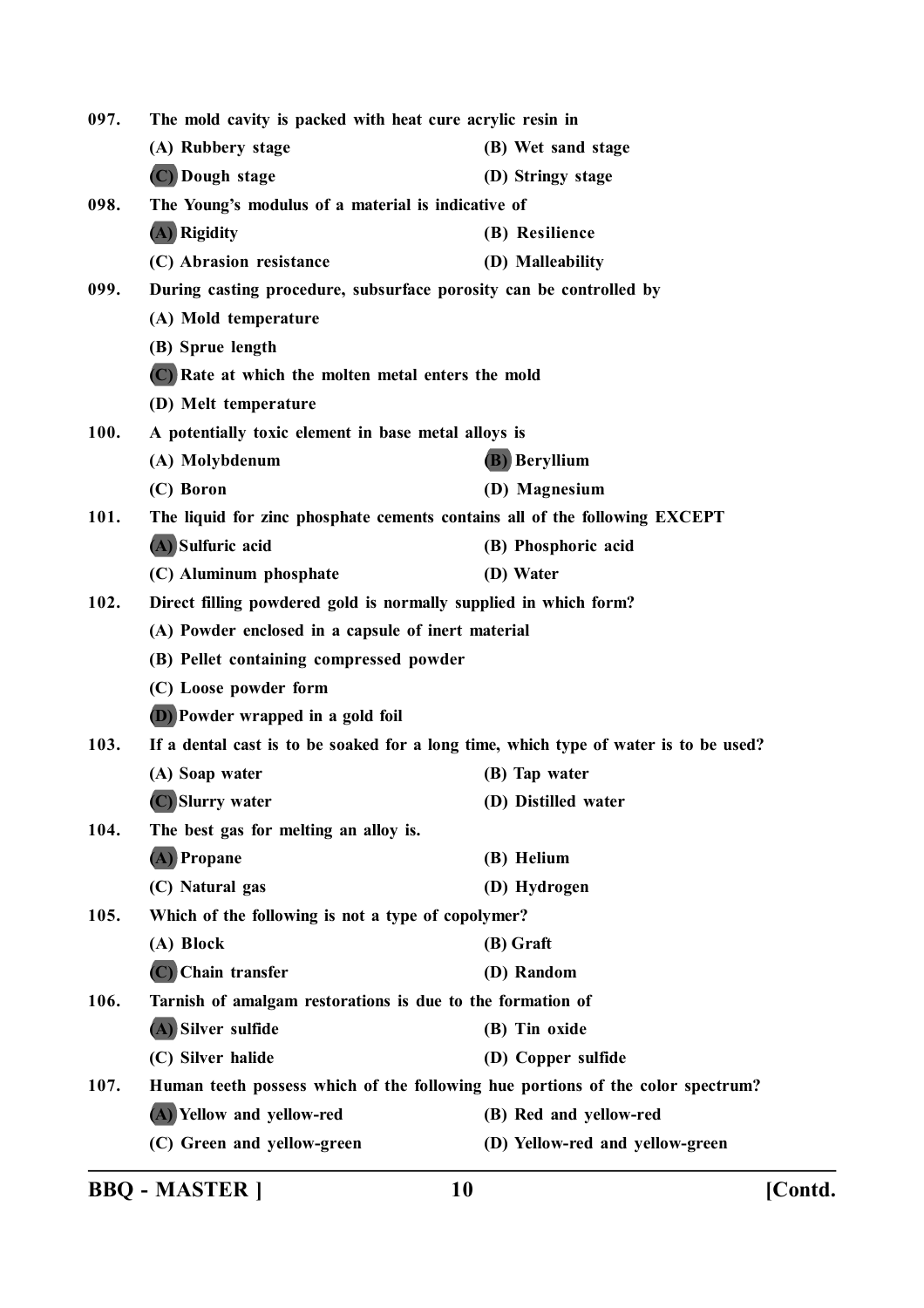| 108. | The growth of secondary dentin is best stimulated by                               |                                     |
|------|------------------------------------------------------------------------------------|-------------------------------------|
|      | (A) Zinc phosphate cement                                                          | (B) Resin cement                    |
|      | (C) Zinc polycarboxylate cement                                                    | <b>D</b> Calcium hydroxide cement   |
| 109. | The wetting of an adherent surface by an adhesive is related to                    |                                     |
|      | (A) Surface energy of the adherent                                                 | (B) Surface texture of the adherent |
|      | (C) Surface tension of the adherent                                                | (D) Nature of the adherent          |
| 110. | Which of the following properties of a dental material is time dependent?          |                                     |
|      | (A) Resilience                                                                     | (B) Elastic limit                   |
|      | (C) Ultimate tensile strength                                                      | (D) Creep                           |
| 111. | Which of the following hardness test is a microhardness test?                      |                                     |
|      | (A) Shore-A                                                                        | (B) Brinell                         |
|      | (C) Knoop                                                                          | (D) Rockwell                        |
| 112. | Space lattice refers to                                                            |                                     |
|      | (A) Inter atomic movement                                                          | (B) Inter atomic imbalance          |
|      | (C) Arrangement of atoms                                                           | (D) Arrangement of molecules        |
| 113. | Flux used in dental ceramic is                                                     |                                     |
|      | (A) Alumina                                                                        | (B) Silica                          |
|      | (C) Kaolin                                                                         | (D) Boric oxide                     |
| 114. | The main purpose of adding metallic oxides in ceramics is                          |                                     |
|      | (A) Color matching                                                                 | (B) Transparency                    |
|      | (C) Opacity                                                                        | (D) None of the above               |
| 115. | The maximum shrinkage during firing process in ceramic occurs                      |                                     |
|      | (A) In low bisque stage                                                            | (B) In medium bisque stage          |
|      | (C) In high bisque stage                                                           | (D) Fusion stage                    |
| 116. | A crystal in metal substructure is                                                 |                                     |
|      | (A) Grain                                                                          | (B) Nucleus                         |
|      | (C) Stroma                                                                         | (D) None of the above               |
| 117. | Sublimation is a conversion of                                                     |                                     |
|      | (A) Solid directly to gas                                                          | (B) Gas to liquid and then to solid |
|      | (C) Gas directly to liquid                                                         | (D) Solid to liquid and then to gas |
| 118. | Crocus cloth is                                                                    |                                     |
|      | (A) Emery                                                                          | (B) Garnet                          |
|      | (C) Pumice                                                                         | Rouge                               |
| 119. | A good adhesive should possess all of the following EXCEPT                         |                                     |
|      | (A) High adherend wetting                                                          | (B) High contact angle              |
|      | (C) Low contact angle                                                              | (D) High flow                       |
| 120. | Materials which have high compressive strength and low tensile strength are called |                                     |
|      | (A) Ductile                                                                        | (B) Brittle                         |
|      | (C) Malleable                                                                      | (D) Resilient                       |
|      |                                                                                    |                                     |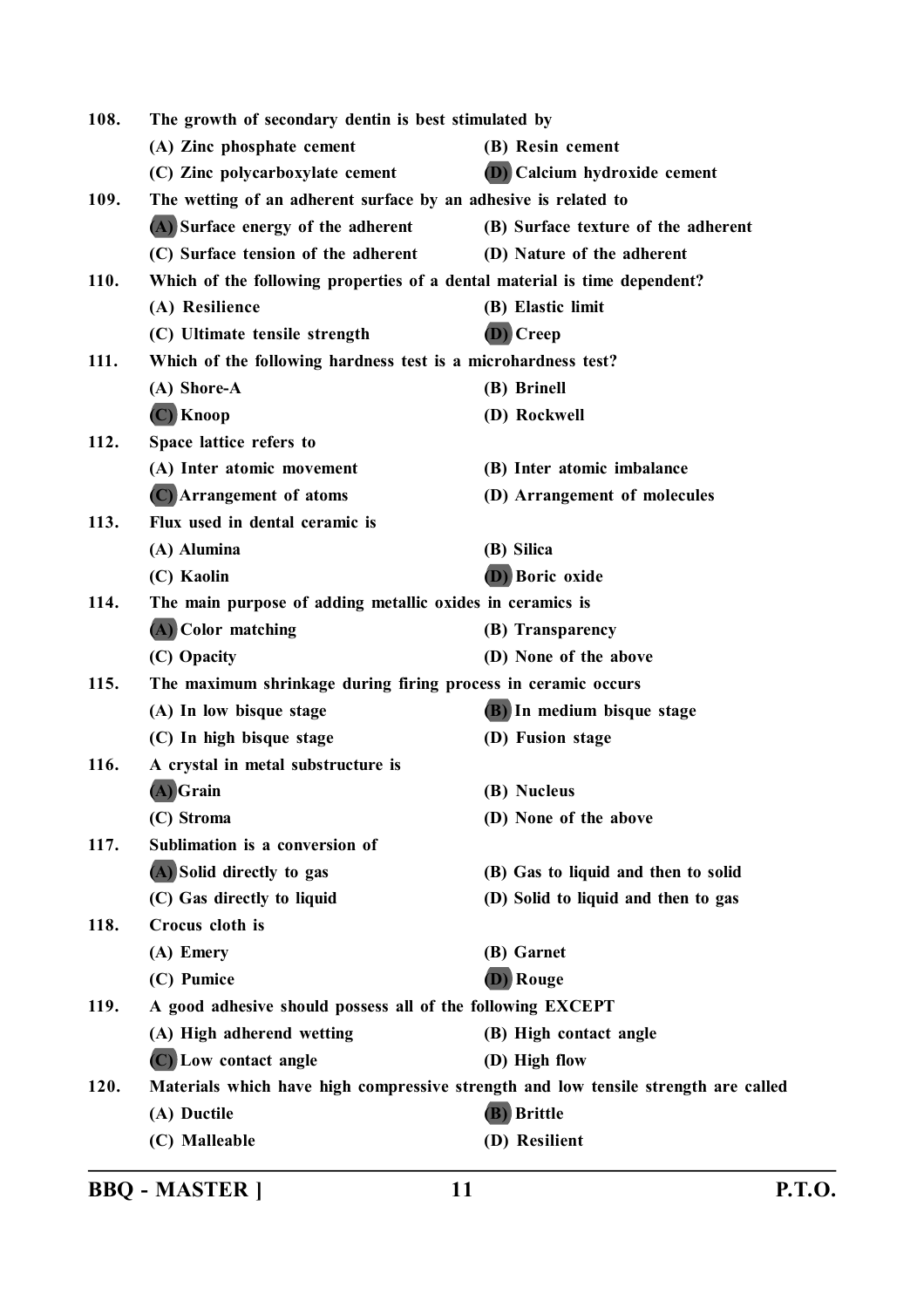| 121. | Setting expansion is advantageous in                                    |                                                                                       |
|------|-------------------------------------------------------------------------|---------------------------------------------------------------------------------------|
|      | (A) Casts                                                               | (B) Investment                                                                        |
|      | (C) Dies                                                                | (D) Models                                                                            |
| 122. | Back pressure porosity can be avoided by                                |                                                                                       |
|      | (A) Using asbestos liner                                                |                                                                                       |
|      |                                                                         | (B) Placing the sprue at least one quarter inch away from the end of the casting ring |
|      | (C) Preventing rapid heating                                            |                                                                                       |
|      | (D) Using a short and wide sprue                                        |                                                                                       |
| 123. | Which of the following zones is used for melting alloys during casting? |                                                                                       |
|      | (A) Oxidizing flame                                                     | <b>(B)</b> Reducing flame                                                             |
|      | (C) Green flame                                                         | (D) All of the above                                                                  |
| 124. | The inlay wax used for direct technique is                              |                                                                                       |
|      | $(A)$ Type I                                                            | $(B)$ Type II                                                                         |
|      | $(C)$ Type III                                                          | (D) Type IV                                                                           |
| 125. | Impurities in casting are removed by                                    |                                                                                       |
|      | (A) Annealing                                                           | (B) Degassing                                                                         |
|      | (C) Pickling                                                            | (D) Conditioning                                                                      |
| 126. | Binder used in gypsum investment is                                     |                                                                                       |
|      | (A) Quartz                                                              | (B) Silica                                                                            |
|      | (C) Calcium sulfate monohydrate                                         | (D) Cristobalite                                                                      |
| 127. | The component of inlay wax which increases resistance to flaking is     |                                                                                       |
|      | (A) Paraffin wax                                                        | (B) Carnauba wax                                                                      |
|      | (C) Candelilla wax                                                      | <b>(D)</b> Gum dammar                                                                 |
| 128. | Fins and spines on the casting are seen due to                          |                                                                                       |
|      | (A) Prolonged heating                                                   | (B) Rapid heating                                                                     |
|      | (C) Under heating                                                       | (D) High pressure during casting                                                      |
| 129. | Titanium casting is done                                                |                                                                                       |
|      | (A) Under vacuum in argon atmosphere                                    |                                                                                       |
|      | (B) Under air pressure in nitrogen atmosphere                           |                                                                                       |
|      | (C) Under air pressure in vanadium atmosphere                           |                                                                                       |
|      | (D) None of the above                                                   |                                                                                       |
| 130. | Apoptosis is:                                                           |                                                                                       |
|      | (A) Single cell Necrosis                                                | (B) Intracytoplasmic accumulation                                                     |
|      | (C) Degenerative change                                                 | (D) Neoplastic Change in the cell                                                     |
| 131. | Difference in transudate $\&$ exudate is that the former has a:         |                                                                                       |
|      | (A) Low protein                                                         | (B) Cloudy Appearance                                                                 |
|      | (C) Increased Specific gravity                                          | (D) High Protein                                                                      |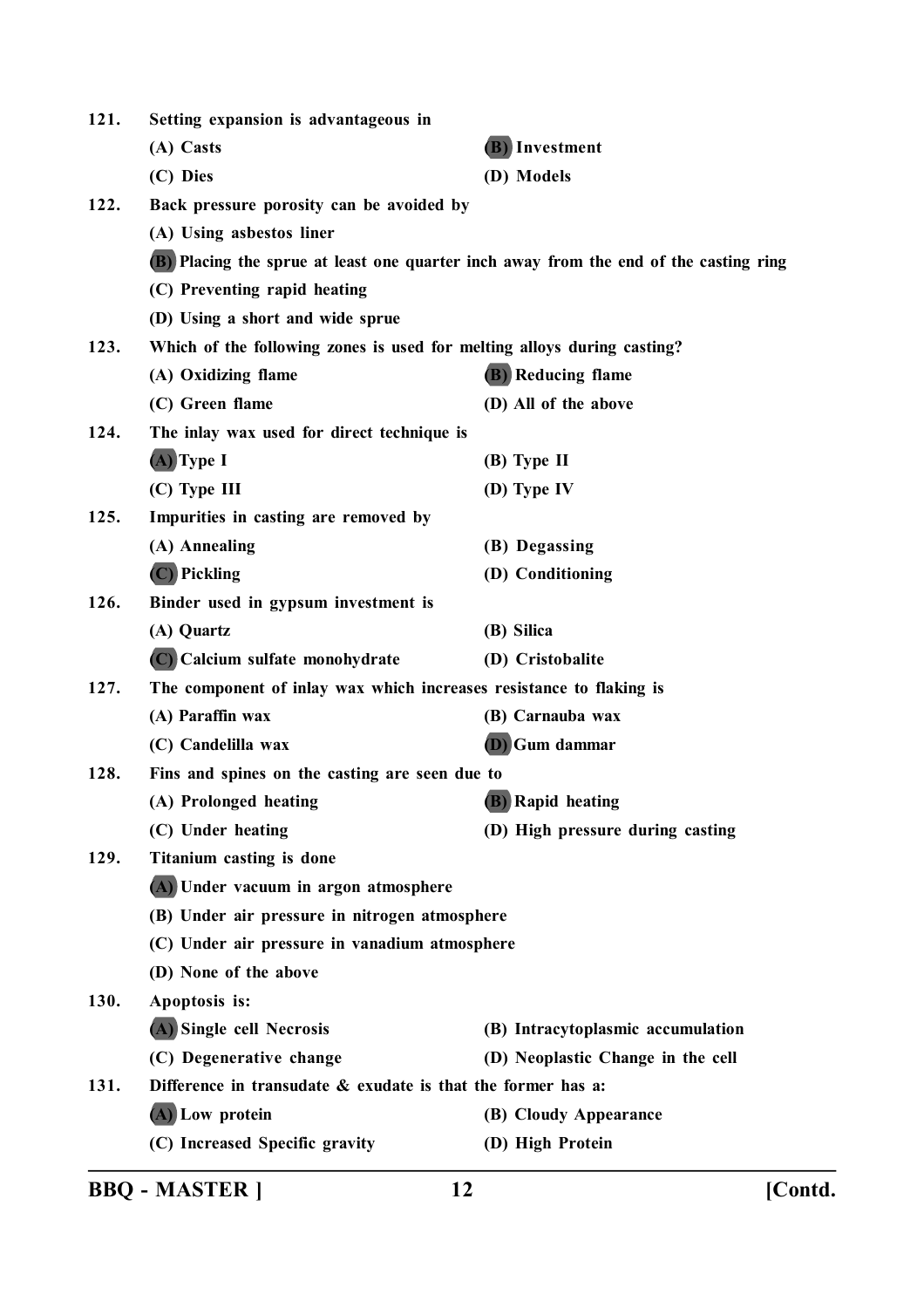| 132. | Which is anti-inflammatory?                                                                                            |                                    |  |
|------|------------------------------------------------------------------------------------------------------------------------|------------------------------------|--|
|      | (A) Thromboxane                                                                                                        | <b>(B)</b> Lipoxins                |  |
|      | (C) Prostacyclin                                                                                                       | (D) Prostaglandin                  |  |
| 133. | Oedema Caused by any of the following Except                                                                           |                                    |  |
|      | (A) An increase in the plasma protein Concentration                                                                    |                                    |  |
|      | (B) An increase in the hydrostatic pressure                                                                            |                                    |  |
|      | (C) An increase in the capillary permeability                                                                          |                                    |  |
|      | (D) Lymphatic Obstruction                                                                                              |                                    |  |
| 134. | Nut meg liver occurs in                                                                                                |                                    |  |
|      | (A) Jaundice                                                                                                           | (B) Chronic venous congestion      |  |
|      | (C) Cirrhosis                                                                                                          | (D) Hepatocellular carcinoma       |  |
| 135. | The common Cause of sudden Death in myocardial infarction is                                                           |                                    |  |
|      | (A) Pulmonary Embolism                                                                                                 | <b>(B)</b> Arrhythmias             |  |
|      | (C) Congestive Heart Failure                                                                                           | (D) None of the above              |  |
| 136. | Onion Skin appearance is seen in                                                                                       |                                    |  |
|      | (A) Ewing's Sarcoma                                                                                                    | (B) Osteosarcoma                   |  |
|      | (C) Osteoma                                                                                                            | (D) Fibro Sarcoma                  |  |
| 137. | Pernicious anemia is associated with the deficiency of                                                                 |                                    |  |
|      | (A) Folic Acid                                                                                                         | (B) Vitamin B1                     |  |
|      | (C) Vitamin B6                                                                                                         | (D) Vitamin B12                    |  |
| 138. | Gingiva are enlarged in leukemia because of                                                                            |                                    |  |
|      | (A) Capillary Dilation                                                                                                 | (B) Erythrocyte engorgement        |  |
|      | (C) Edema                                                                                                              | <b>(D)</b> WBC Infiltration        |  |
| 139. | Hemophilia is best treated by                                                                                          |                                    |  |
|      | (A) Dried freeze plasma                                                                                                | <b>(B)</b> Factor VIII Concentrate |  |
|      | (C) Whole Blood                                                                                                        | (D) Cryoprecipitate                |  |
| 140. | The Oropharyngeal candidiasis following long term therapy with a broad-spectrum antibiotic<br>can be best treated with |                                    |  |
|      | (A) Griseofulvin                                                                                                       | (B) Amphotericin                   |  |
|      | (C) Fluconazole                                                                                                        | (D) Sulfonates                     |  |
| 141. | Coefficient of thermal expansion of tooth enamel is closest to                                                         |                                    |  |
|      | (A) Silicate Cement                                                                                                    | (B) Composite                      |  |
|      | $(C)$ GIC                                                                                                              | (D) Polycarboxylate                |  |
| 142. | <b>Ductility represents</b>                                                                                            |                                    |  |
|      | (A) Percent elongation                                                                                                 | (B) Plastic Strain                 |  |
|      | (C) Flexural Stress                                                                                                    | (D) Percentage Depression          |  |
| 143. | Impression Compound has which of the following characteristic property                                                 |                                    |  |
|      | (A) Low Thermal Conductivity                                                                                           |                                    |  |
|      | (B) High flow property                                                                                                 |                                    |  |
|      | (C) Degradation in presence of moisture                                                                                |                                    |  |
|      | (D) Remain distortion free up to 72hrs pouring can be safely delayed                                                   |                                    |  |
|      |                                                                                                                        |                                    |  |

**BBQ - MASTER ] 13 P.T.O.**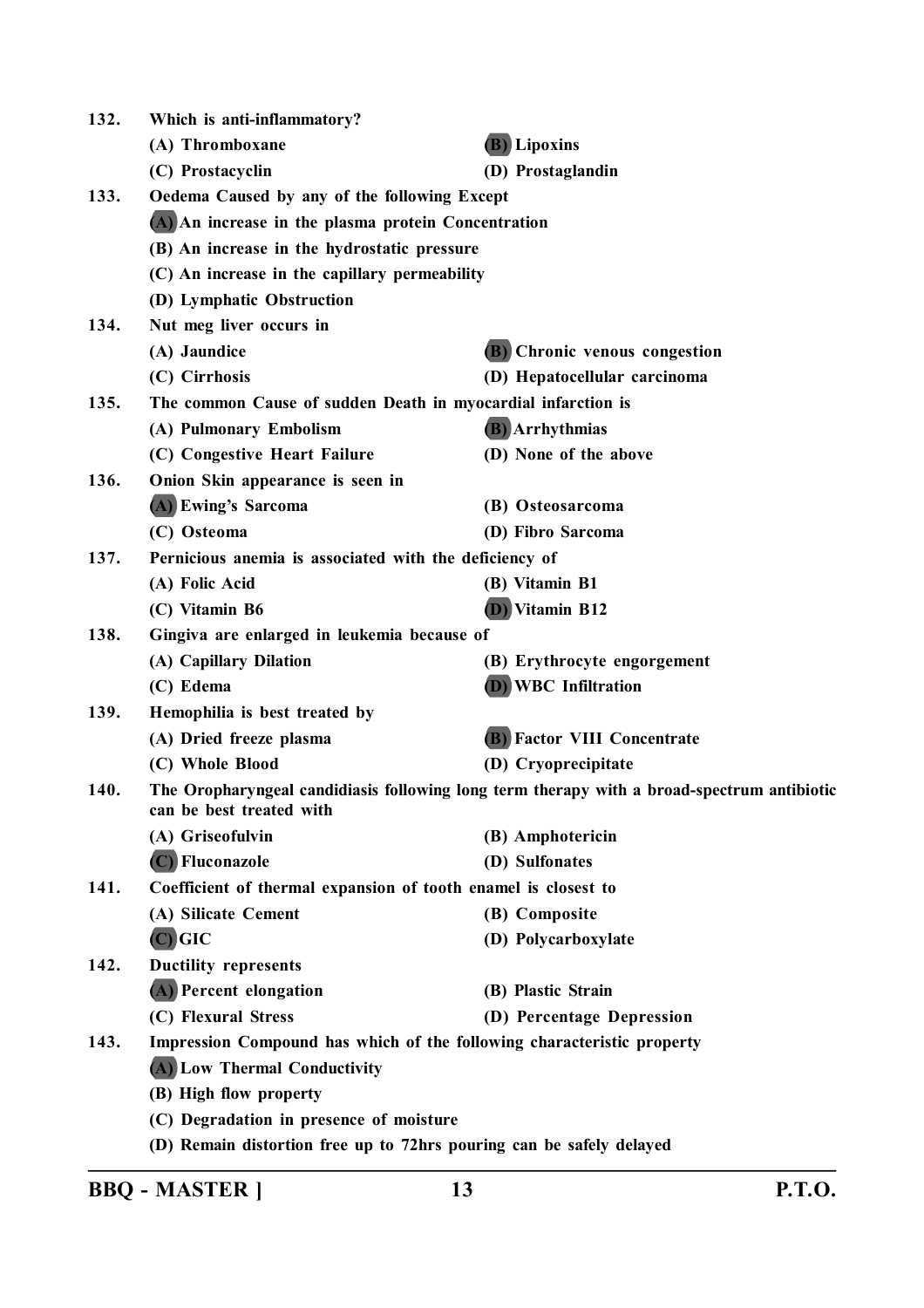| Hypersenstivity reactions like contact dermatitis can be caused by<br>144.                                                                                   |                                                                                                     |                                                        |
|--------------------------------------------------------------------------------------------------------------------------------------------------------------|-----------------------------------------------------------------------------------------------------|--------------------------------------------------------|
|                                                                                                                                                              | (A) Polysulfide                                                                                     | (B) Condensation Silicones                             |
|                                                                                                                                                              | (C) Addition Silicones                                                                              | (D) Polyether                                          |
| 145.                                                                                                                                                         | Gelation temperature of agar is between                                                             |                                                        |
|                                                                                                                                                              | (A) $20^{\circ}$ C to $25^{\circ}$ C                                                                | (B) $27^{\circ}$ C to $33^{\circ}$ C                   |
|                                                                                                                                                              | $(C)$ 37°C to 50°C                                                                                  | (D) 55 $\mathrm{^{\circ}C}$ to 60 $\mathrm{^{\circ}C}$ |
| 146.                                                                                                                                                         | Name the accelerator used in zinc oxide eugenol paste                                               |                                                        |
|                                                                                                                                                              | (A) Zinc Acetate                                                                                    | (B) Linseed oil                                        |
|                                                                                                                                                              | (C) Olive oil                                                                                       | (D) All of the above                                   |
| 147.                                                                                                                                                         | Alginates are made dust free by adding                                                              |                                                        |
|                                                                                                                                                              | (A) Glycol                                                                                          | (B) Glycerol                                           |
|                                                                                                                                                              | (C) Glutamic acid                                                                                   | (D) Alcohol                                            |
| 148.<br>The minimum thickness of an alginate impression material should be                                                                                   |                                                                                                     |                                                        |
|                                                                                                                                                              | $(A)$ 8 mm                                                                                          | $(B)$ 3 mm                                             |
|                                                                                                                                                              | $(C)$ 6 mm                                                                                          | $(D)$ 5 mm                                             |
| 149.                                                                                                                                                         | Model Plaster (White) used to cast study models before mixing with water, is largely composed<br>of |                                                        |
|                                                                                                                                                              | $(A)$ CaO                                                                                           | (B) $CaCO3$                                            |
|                                                                                                                                                              | $(C)(CaSO4)2$ . ½ H <sub>2</sub> O                                                                  | (D) $CaSO_4.2H_2O$                                     |
| 150.                                                                                                                                                         | The most commonly accelerator in gypsum product is                                                  |                                                        |
|                                                                                                                                                              | (A) Sodium Fluoride                                                                                 | (B) Potassium Fluoride                                 |
|                                                                                                                                                              | (C) Potassium Sulfate                                                                               | (D) Aluminum Sulfate                                   |
| 151.                                                                                                                                                         | In self cure acrylic resin, activator is                                                            |                                                        |
|                                                                                                                                                              | (A) Toluidine                                                                                       | (B) Quaternary ammonium compound                       |
|                                                                                                                                                              | (C) Benzoyl Peroxide                                                                                | Tertiary amine                                         |
| 152.                                                                                                                                                         | Subsurface porosity is due to                                                                       |                                                        |
|                                                                                                                                                              | (A) Thermal Changes                                                                                 | (B) Thickness of the resin                             |
|                                                                                                                                                              | (C) Lack of temperature                                                                             | (D) Packing past the dough stage                       |
| Residual monomer content of chemically activated resin is<br>153.                                                                                            |                                                                                                     |                                                        |
|                                                                                                                                                              | (A) $0.2\%$ To $0.5\%$                                                                              | (B) $2\%$ to $5\%$                                     |
|                                                                                                                                                              | (C) $0.3\%$ to $0.5\%$                                                                              | (D) $3\%$ to $5\%$                                     |
| The minimum requirements for chemically activated resins used for repair applications of<br>154.<br>denture bases are identified in ADA specification number |                                                                                                     |                                                        |
|                                                                                                                                                              | $(A)$ 15                                                                                            | $(B)$ 13                                               |
|                                                                                                                                                              | $(C)$ 14                                                                                            | $(D)$ 12                                               |
| 155.                                                                                                                                                         | Which of the following phases of dental amalgam has minimum strength?                               |                                                        |
|                                                                                                                                                              | $(A)$ Gamma 1                                                                                       | (B) Gamma 2                                            |
|                                                                                                                                                              | (C) Epsilon 1                                                                                       | (D) Gamma 3                                            |
|                                                                                                                                                              |                                                                                                     |                                                        |

**BBQ - MASTER ] 14 [Contd.**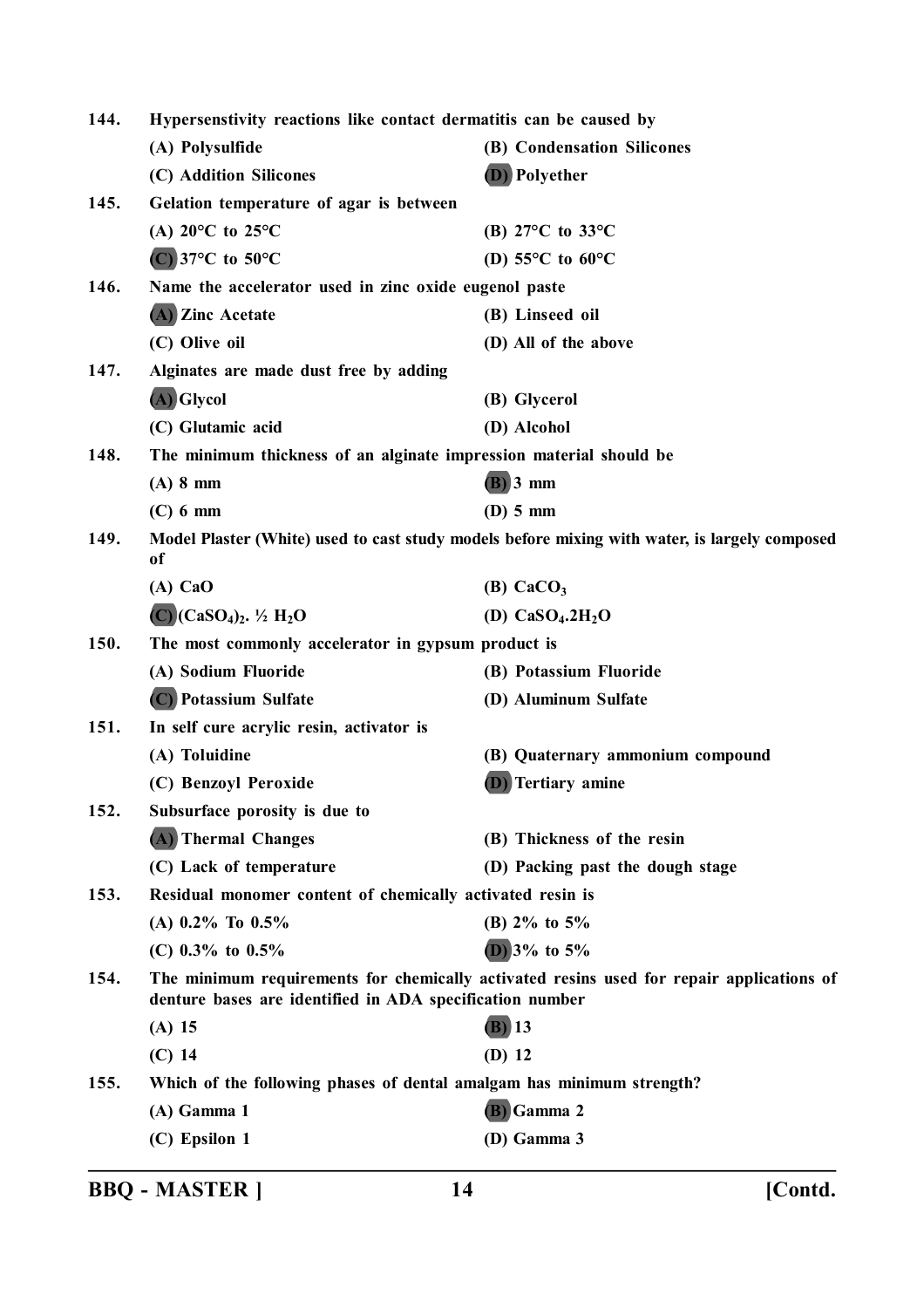| 156.                                                                                                                                 | Discoloration of silver alloy is due to                           |                                        |
|--------------------------------------------------------------------------------------------------------------------------------------|-------------------------------------------------------------------|----------------------------------------|
|                                                                                                                                      | (A) Tarnish                                                       | <b>(B)</b> Tarnish and corrosion       |
|                                                                                                                                      | (C) Wet corrosion                                                 | (D) Dry Corrosion                      |
| Which of the following amalgam alloys is least susceptible to creep?<br>157.                                                         |                                                                   |                                        |
|                                                                                                                                      | (A) Lathe cut                                                     | (B) Spherical                          |
|                                                                                                                                      | (C) Microfine                                                     | <b>(D)</b> Dispersion with high copper |
| 158.                                                                                                                                 | The word amalgam refers to combination of any alloy or metal with |                                        |
|                                                                                                                                      | (A) Gold                                                          | (B) Mercury                            |
|                                                                                                                                      | (C) Silver                                                        | $(D)$ Tin                              |
| 159.<br>Gypsum bonded investment should not be heated over                                                                           |                                                                   |                                        |
|                                                                                                                                      | $(A)$ 700°C                                                       | (B) $1300^{\circ}$ C                   |
|                                                                                                                                      | (C) $1063^{\circ}$ C                                              | (D) $900^{\circ}$ C                    |
| 160.                                                                                                                                 | The purity of gold is expressed in                                |                                        |
|                                                                                                                                      | (A) Carats                                                        | (B) Percentage                         |
|                                                                                                                                      | (C) Fineness                                                      | (D) Gram                               |
| 161.                                                                                                                                 | Investment material used for cobalt chromium alloys is            |                                        |
|                                                                                                                                      | (A) Gypsum bonded                                                 | (B) Phosphate bonded                   |
|                                                                                                                                      | (C) Silica Bonded                                                 | (D) None of the above                  |
| 162.                                                                                                                                 | Suck back porosity is due to                                      |                                        |
|                                                                                                                                      | (A) Attached impurities on undersurface of casting                |                                        |
|                                                                                                                                      | (B) Hot spot                                                      |                                        |
|                                                                                                                                      | (C) No Rapid Cooling                                              |                                        |
|                                                                                                                                      | (D) Inadequate Melting temperature                                |                                        |
| 163.<br>Soldered connectors in Fixed partial dentures involve the use of an intermediate metal alloy<br>whose melting temperature is |                                                                   |                                        |
|                                                                                                                                      | (A) Higher than parent metal                                      | (B) Lower than parent metal            |
|                                                                                                                                      | (C) Equal to parent metal                                         | (D) Unrelated to parent metal          |
| 164.                                                                                                                                 | The effect of zinc oxide eugenol on the pulp?                     |                                        |
|                                                                                                                                      | (A) Is irritating                                                 | (B) Encourages pulpal fibrosis         |
|                                                                                                                                      | $(C)$ Is sedating                                                 | (D) Has no effect                      |
| 165.                                                                                                                                 | Highest Slope in stress strain Graph is seen in?                  |                                        |
|                                                                                                                                      | (A) Ceramics                                                      | (B) Enamel                             |
|                                                                                                                                      | (C) Gold Crown                                                    | (D) Elastomers                         |
| 166.                                                                                                                                 | <b>Tetracycline Chelates with</b>                                 |                                        |
|                                                                                                                                      | (A) Ca Salt                                                       | (B) Mg Salt                            |
|                                                                                                                                      | (C) All Salt                                                      | (D) All of the above                   |
| 167.                                                                                                                                 | Agents used in oral thrush                                        |                                        |
|                                                                                                                                      | (A) Miconazole                                                    | (B) Clobetasol                         |
|                                                                                                                                      | (C) Clotrimazole                                                  | (D) Amoxycillin                        |
|                                                                                                                                      |                                                                   |                                        |

**BBQ - MASTER ] 15 P.T.O.**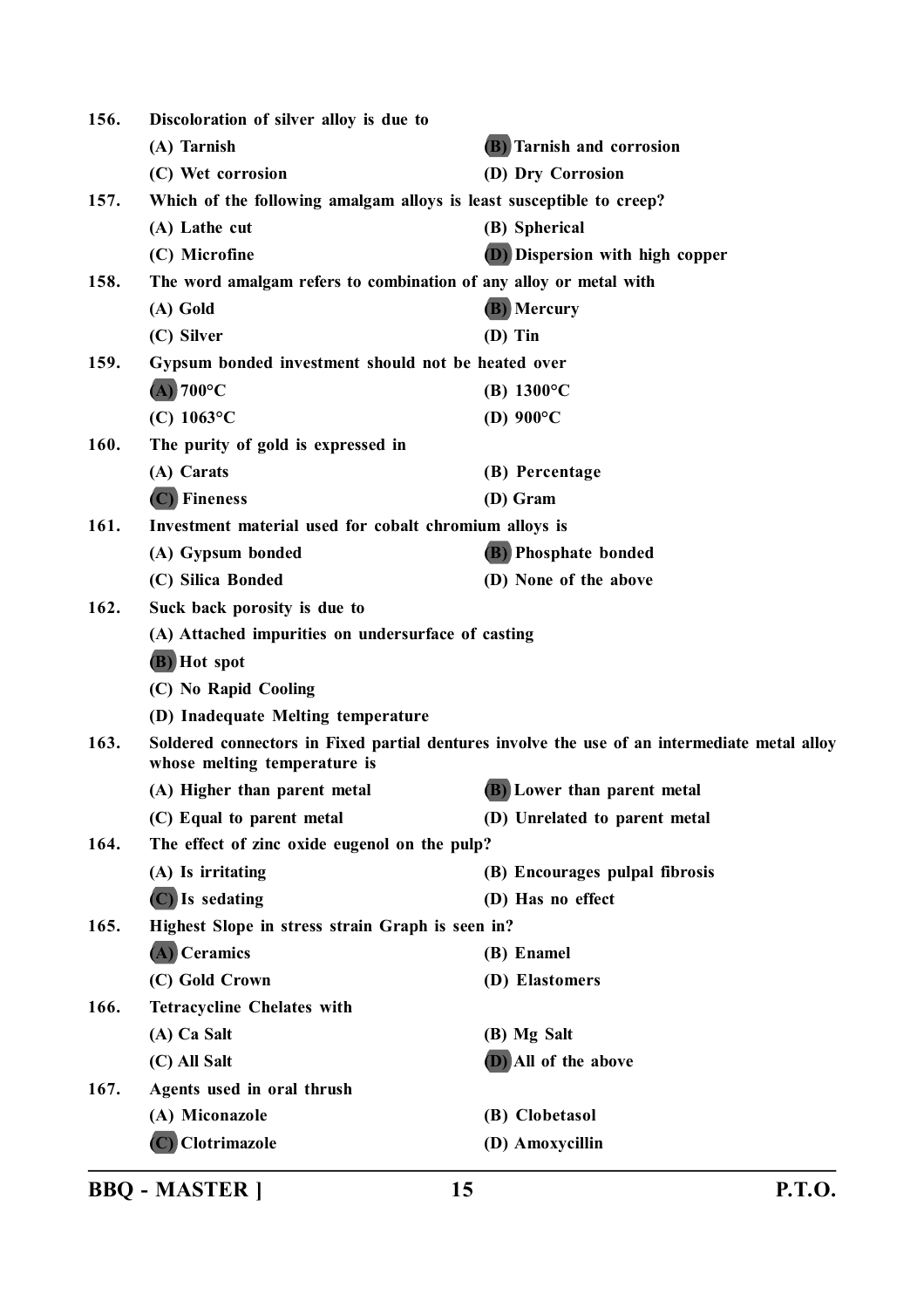| 168.                                                                                                  | The principal therapeutic action of the glucocorticoid is                |                                                |
|-------------------------------------------------------------------------------------------------------|--------------------------------------------------------------------------|------------------------------------------------|
|                                                                                                       | (A) Antidiuretic                                                         | (B) Antianabolic                               |
|                                                                                                       | (C) Anti-infective                                                       | <b>D</b> ) Anti-inflammatory                   |
| During Administration of NSAIDS in Children, the most important of dose administration<br>169.<br>is? |                                                                          |                                                |
|                                                                                                       | (A) Weight of the Child                                                  | (B) Age of the child                           |
|                                                                                                       | (C) Nature of the drug                                                   | (D) Chronicity of pain                         |
| 170.                                                                                                  | Drugs highly bound to albumin                                            |                                                |
|                                                                                                       | (A) NSAID'S                                                              | (B) Lidocaine                                  |
|                                                                                                       | (C) Beta blockers                                                        | (D) Verapamil                                  |
| 171.<br>Which among is not used for surface anesthesia?                                               |                                                                          |                                                |
|                                                                                                       | (A) Lignocaine                                                           | <b>(B)</b> Procaine                            |
|                                                                                                       | (C) Tetracaine                                                           | (D) Benzocaine                                 |
| 172.                                                                                                  | Cusp of carabelli can be considered a normal finding on                  |                                                |
|                                                                                                       | (A) Deciduous mandibular 1 <sup>st</sup> molar                           | (B) Deciduous maxillary 1st molar              |
|                                                                                                       | (C) Deciduous maxillary 2 <sup>nd</sup> molar                            | (D) Deciduous mandibular 2 <sup>nd</sup> molar |
| 173.                                                                                                  | Palatogingival groove is found in                                        |                                                |
|                                                                                                       | (A) Maxillary lateral incisor                                            | (B) Maxillary first premolar                   |
|                                                                                                       | (C) Maxillary First molar                                                | (D) All of the above                           |
| 174.                                                                                                  | Group function occlusion is common in                                    |                                                |
|                                                                                                       | $(A)$ 10-14 years                                                        | $(B)$ 15-25 years                              |
|                                                                                                       | (C) Above 30 years                                                       | (D) Edentulous patients                        |
| 175.                                                                                                  | Retrusion of mandible is achieved by                                     |                                                |
|                                                                                                       | (A) Lateral pterygoid                                                    | <b>(B)</b> Temporalis                          |
|                                                                                                       | (C) Masseter                                                             | (D) None of the above                          |
| 176.                                                                                                  | The biting forces at molar region during mastication is                  |                                                |
|                                                                                                       | $(A)$ 20 to 55 pounds                                                    | (B) 30 to 75 pounds                            |
|                                                                                                       | $(C)$ 50 to 75 pounds                                                    | $(D)$ 90 to 200 pounds                         |
| 177.                                                                                                  | Type of cementum located in the furcation areas of multi-rooted teeth is |                                                |
|                                                                                                       | (A) Cellular extrinsic fiber cementum                                    | (B) Cellular intrinsic fiber cementum          |
|                                                                                                       | (C) Cellular mixed stratified cementum                                   | (D) Acellular intrinsic fiber cementum         |
| 178.                                                                                                  | Epithelial rests of malassez are found in                                |                                                |
|                                                                                                       | $(A)$ Pulp                                                               | (B) Gingiva                                    |
|                                                                                                       | (C) Periodontal ligament                                                 | (D) Alveolar mucosa                            |
| 179.                                                                                                  | <b>Basal Bone is:</b>                                                    |                                                |
|                                                                                                       | (A) That part of the bone embracing apices of root of teeth              |                                                |
|                                                                                                       | (B) Lower border of mandible                                             |                                                |
|                                                                                                       | (C) Ramus of mandible                                                    |                                                |
|                                                                                                       | (D) That part of the bone containing teeth                               |                                                |

**BBQ - MASTER ] 16 [Contd.**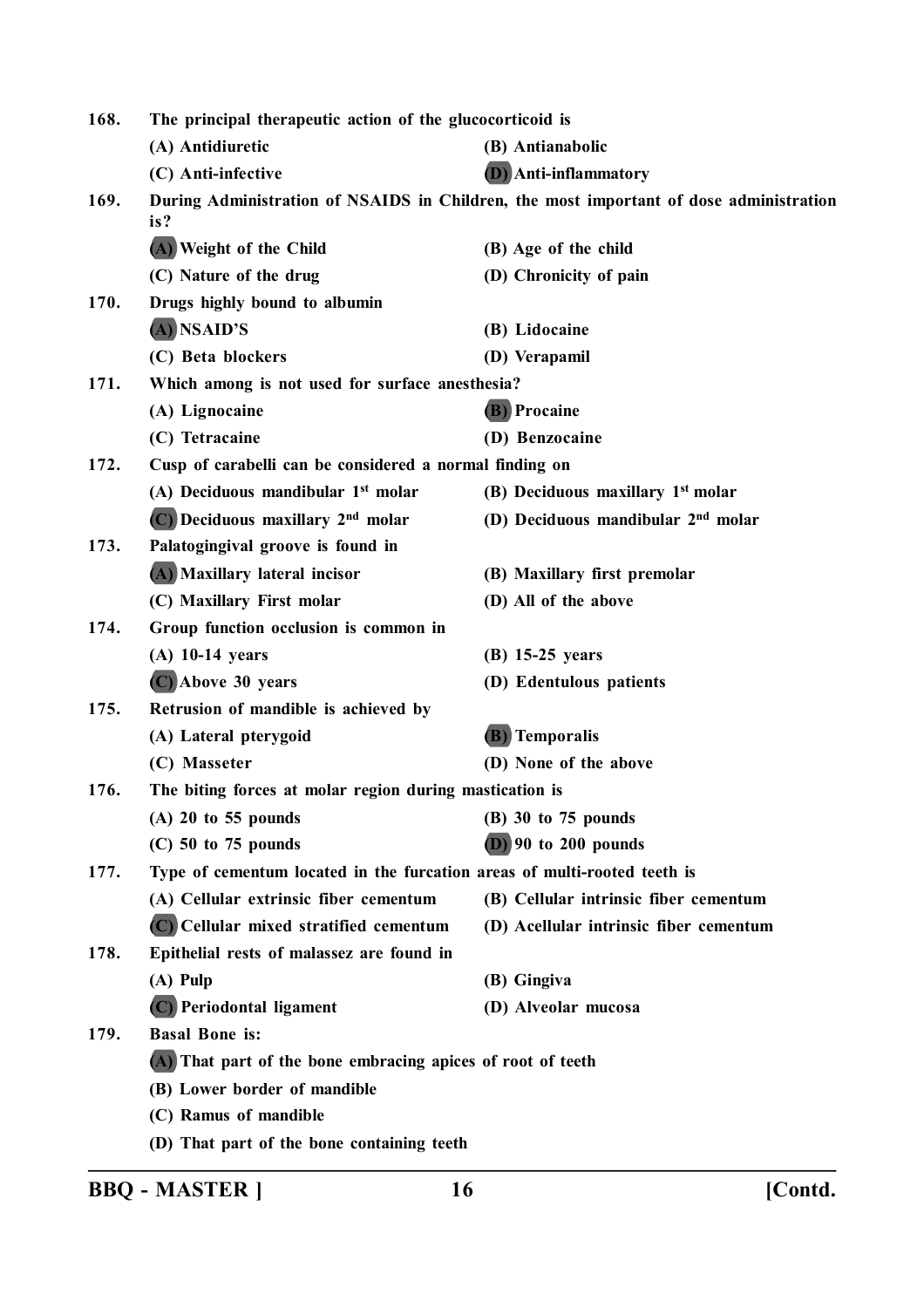| 180. | Saliva has the following functions, except                          |                              |
|------|---------------------------------------------------------------------|------------------------------|
|      | (A) Defense function                                                | (B) Digestive function       |
|      | (C) Absorptive function                                             | (D) Lubrication function     |
| 181. | The pneumatisation process in maxillary sinus completes in          |                              |
|      | $(A)$ 6-8 years                                                     | $(B)$ 13-14 years            |
|      | $(C)$ 8-10 years                                                    | $(D)$ 18-20 years            |
| 182. | Sublingual salivary gland lies                                      |                              |
|      | (A) Superior to mylohyoid                                           | (B) Inferior to mylohyoid    |
|      | (C) Deep to genioglossus                                            | (D) Deep to geniohyoid       |
| 183. | The Stage of deglutition, which is voluntary in nature              |                              |
|      | (A) Stage-I                                                         | (B) Stage-II                 |
|      | $(C)$ Stage-III                                                     | (D) Stage-IV                 |
| 184. | Floor of mouth is made by which muscle                              |                              |
|      | (A) Genioglossus                                                    | (B) Geniohyoid               |
|      | (C) Mylohyoid                                                       | (D) Masseter                 |
| 185. | High content of cholesterol is present in                           |                              |
|      | (A) Coconut oil                                                     | (B) Egg yolk                 |
|      | (C) Hydrogenated fat                                                | (D) Ghee (unsaturated)       |
| 186. | Cereals are deficient in                                            |                              |
|      | $(A)$ Vitamin C                                                     | (B) Vitamin B-Complex        |
|      | (C) Iron                                                            | (D) Calcium                  |
| 187. | Purpose of sterilization is to eliminate                            |                              |
|      | (A) Bacteria                                                        | (B) Viruses                  |
|      | (C) Spore formers                                                   | (D) Fungus                   |
| 188. | Australia antigen is associated with                                |                              |
|      | (A) Hepatitis B surface antigen in acute hepatitis                  |                              |
|      | (B) AIDS                                                            |                              |
|      | (C) Chronic Leukemia                                                |                              |
|      | (D) Basal cell Carcinoma                                            |                              |
| 189. | The commonest parotid tumor is                                      |                              |
|      | (A) Pleomorphic adenoma                                             | (B) Warthins Tumour          |
|      | (C) Adenoid Carcinoma                                               | (D) Secondaries              |
| 190. | Which of the following conditions present with a palpable crepitus? |                              |
|      | (A) Anaerobic infections                                            | (B) Streptoccocal infections |
|      | (C) Surgical Emphysema                                              | (D) All of the above         |
| 191. | In CPR, Chest compressions are done                                 |                              |
|      | (A) On the upper part of sternum                                    |                              |
|      | (B) On the xiphisternum                                             |                              |
|      | (C) On the middle of the lower part of the sternum                  |                              |
|      | (D) On the left side of the chest                                   |                              |